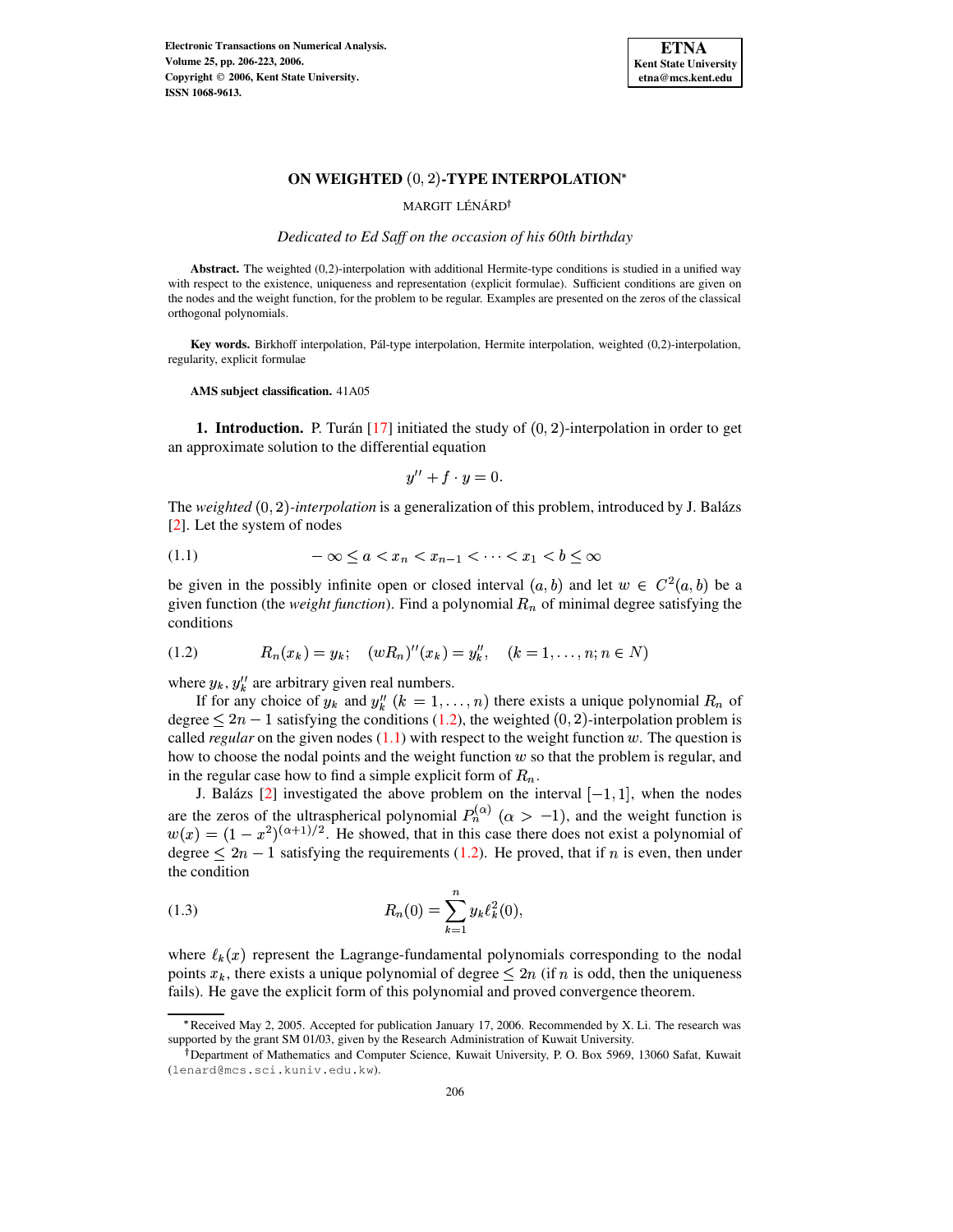**ETNA Kent State University etna@mcs.kent.edu**

### WEIGHTED  $(0, 2)$ -INTERPOLATION  $207$

Several authors investigated the weighted  $(0, 2)$ -interpolation with the additional Balázstype condition  $(1.3)$  on the zeros of the classical orthogonal polynomials  $(I. Joo [6], I. Joo'$  $(I. Joo [6], I. Joo'$  $(I. Joo [6], I. Joo'$  and L. Szili [\[7\]](#page-16-2), J. Prasad [\[13\]](#page-16-3), [\[14\]](#page-16-4), [\[15\]](#page-16-5), [\[16\]](#page-17-1), L. Szili [\[19\]](#page-17-2), [\[20\]](#page-17-3)). The additional condition [\(1.3\)](#page-0-2) was replaced by interpolatory type conditions in special cases by J. Bajpai [\[1\]](#page-16-6), S. Datta and P. Mathur  $[4]$ , S. Eneduanya  $[5]$  and J. Balázs  $[3]$ . Recently the author  $([8]$  $([8]$ ,  $[9]$ ,  $[10]$ ) studied the weighted  $(0, 2)$ -interpolation with one and two additional interpolatory conditions in a unified way with respect to the existence, uniqueness and representation (explicit formulae).

In this paper we study the following generalization of the problem: There are two disjoint sets of the nodes, and weighted  $(0, 2)$ -interpolation is prescribed on the points of one of the sets with Hermite-interpolation on the points of the other one. In the case where the second set is empty, we recover the original problem of J. Balázs [\[2\]](#page-16-0).

The paper is organized as follows. In Section 2 we describe the problem and we give general forms of the explicit formulae for the fundamental polynomials. In Section 3 we give necessary and sufficient conditions on the nodes and the weight function for the problem to be regular with different additional interpolatory conditions. In Section 4 we present some special cases, Pál-type weighted  $(0, 2, 0)$ - and  $(0, 0, 2)$ -interpolation problems on the zeros of the classical orthogonal polynomials.

**2. The problem.** On the finite or infinite interval  $[a, b]$  let  $\{x_i\}_{i=1}^n$  and  $\{\bar{x}_i\}_{i=1}^m$  be disjoint sets of distinct points (*nodes*), and let  $w \in C^2(a, b)$  be a given function, called *weight function*. Find a minimal degree polynomial  $R_N$  satisfying the weighted  $(0, 2)$ -interpolation conditions

<span id="page-1-2"></span>(2.1) 
$$
R_N(x_i) = y_i, \qquad (wR_N)''(x_i) = y_i'' \qquad (i = 1, ..., n)
$$

and the additional Hermite-type interpolation conditions

<span id="page-1-3"></span>(2.2) 
$$
R_N^{(j)}(\bar{x}_i) = \bar{y}_i^{(j)} \qquad (j = 0, \ldots, j_i - 1; i = 1, \ldots, m),
$$

where  $y_i$ ,  $y_i''$  and  $\bar{y}_i^{(j)}$  are arbitrary given real numbers.

As the number of conditions is  $N = 2n + M$ , where  $M = j_1 + \ldots + j_m$ , the problem is *regular*, if for any choice of the values  $y_i$ ,  $y_i''$  and  $\bar{y}_i^{(3)}$  there exists a unique polynomial  $R_N$ of degree at most  $N-1$ . (For  $m=0$  there are no Hermite-type conditions, and we recover the original problem of J. Balázs  $[2]$ .)

The problem is not regular in general, because such a minimal degree polynomial might not exist ([\[2\]](#page-16-0)), or if it exists, it might not be unique. Therefore we study the problem with additional interpolatory conditions and find conditions for the problem to be regular. In regular cases we give simple explicit forms for  $R_N$ . Finally we present examples on the zeros of the classical orthogonal polynomials.

**2.1. The fundamental polynomials.** In what follows, let  $p_n$  and  $q$  be polynomials of degree  $n$  and  $M$ , respectively, associated with the interpolation conditions, that is

<span id="page-1-4"></span>
$$
(2.3) \t\t\t p_n(x_i) = 0 \t\t (i = 1, ..., n),
$$

<span id="page-1-5"></span>(2.4) 
$$
q^{(j)}(\bar{x}_i) = 0 \qquad (j = 0, \ldots, j_i - 1; i = 1, \ldots, m).
$$

LEMMA 2.1. *If*  $q = q_1 q_2$ ,  $w = w_1 w_2$  and

<span id="page-1-0"></span>
$$
(2.5) \qquad (q_1w_1p_n)''(x_i) = 0 \quad and \quad (w_2q_2)'(x_i) = 0 \quad (i = 1, \ldots, n),
$$

*then for any*  $Q \in C^2(a, b)$ 

<span id="page-1-1"></span>(2.6) 
$$
(qwp_n Q)''(x_i) = 2(qwp'_n Q')(x_i) \qquad (i = 1, ..., n).
$$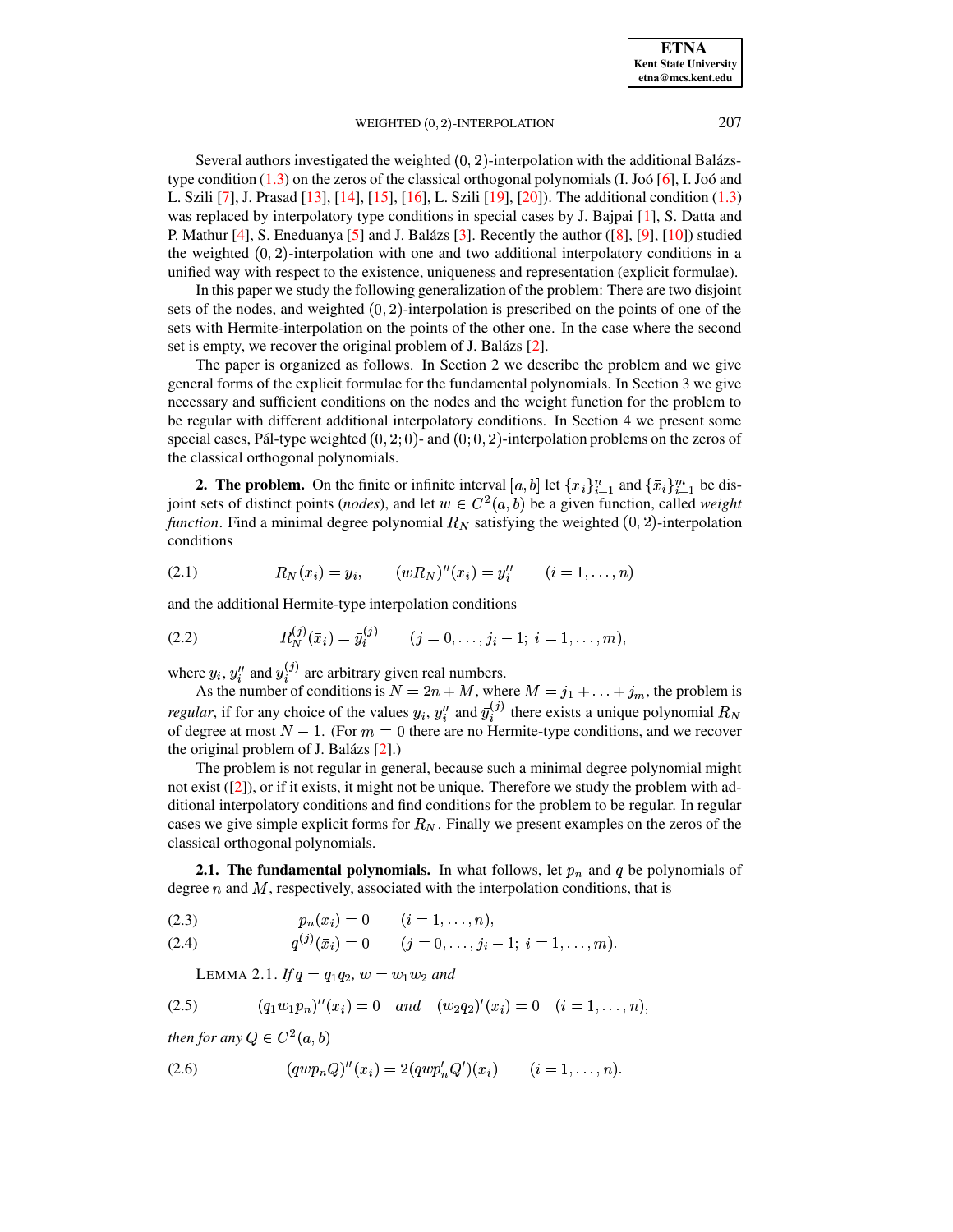The general explicit formulae for the fundamental polynomials of first and second kind, associated with the weighted  $(0, 2)$ -interpolation, can be proved in the same way as in [8].

<span id="page-2-3"></span>LEMMA 2.2. If on the nodes  ${x_i}_{i=1}^n$  and  ${\bar{x}_i}_{i=1}^m$  the weight function w satisfies (2.5),  $w(x_i) \neq 0$   $(i = 1, ..., n)$ , then the fundamental polynomials of first kind, which satisfy the conditions

$$
A_k(x_i) = \delta_{ki}, \quad (wA_k)''(x_i) = 0, \quad (i = 1, ..., n),
$$
  

$$
A_k^{(j)}(\bar{x}_i) = 0, \quad (j = 0, ..., j_i - 1; i = 1, ..., m),
$$

can be written in the form

<span id="page-2-1"></span>
$$
(2.7) \quad A_k(x) = \frac{q(x)}{q(x_k)} \ell_k^2(x) + \frac{(qp_n)(x)}{(qp_n')(x_k)} \left\{ c_k + \int_{x_0}^x \frac{\ell_k'(x_k)\ell_k(t) - \ell_k'(t)}{t - x_k} dt + a_k \int_{x_0}^x \ell_k(t) dt + b_k \int_{x_0}^x p_n(t) dt \right\}
$$

where

(2.8) 
$$
a_k = -\frac{(wq)''(x_k)}{2(wq)(x_k)} = -\frac{(w_1q_1)''(x_k)}{2(w_1q_1)(x_k)} - \frac{(w_2q_2)''(x_k)}{2(w_2q_2)(x_k)}
$$

and

(2.9) 
$$
\ell_k(x) = \frac{p_n(x)}{p'_n(x_k)(x - x_k)} \qquad (k = 1, ..., n).
$$

Furthermore, the fundamental polynomials of second kind are

<span id="page-2-2"></span>(2.10) 
$$
B_k(x) = \frac{(qp_n)(x)}{2(qwp'_n)(x_k)} \left\{ \tilde{c}_k + \int_{x_0}^x \ell_k(t)dt + \tilde{b}_k \int_{x_0}^x p_n(t)dt \right\}
$$

for  $k = 1, \ldots, n$ , which satisfy the conditions

$$
B_k(x_i) = 0, \quad (wB_k)''(x_i) = \delta_{ki}, \qquad (i = 1, ..., n),
$$
  
\n
$$
B_k^{(j)}(\bar{x}_i) = 0, \qquad (j = 0, ..., j_i - 1; i = 1, ..., m).
$$

<span id="page-2-4"></span>LEMMA 2.3. If on the nodes  $\{x_i\}_{i=1}^n$  and  $\{\bar{x}_i\}_{i=1}^m$  the weight function w satisfies (2.5),<br> $w(x_i) \neq 0$   $(i = 1,...,n)$ ,  $q_2(x) = \bar{p}(x) = c(x - \bar{x}_1)...(x - \bar{x}_m)$ ,  $q_1(\bar{x}_k) \neq 0$   $(k =$  $1, \ldots, m$ ), and  $\frac{q_1 w_2'}{w_2}$  is a polynomial, then the fundamental polynomials associated with the additional Lagrange-type conditions at  $\{\bar{x}_i\}_{i=1}^m$  be written in the form

<span id="page-2-0"></span>
$$
(2.11) \quad C_k(x) = \frac{(q_1^2 p_n)(x)}{(q_1^2 p_n)(\bar{x}_k)} \bar{\ell}_k^2(x) - \frac{(qp_n)(x)}{(q_1^2 p_n^2 \bar{p}^t)(\bar{x}_k)} \left\{ \bar{c}_k + \bar{b}_k \int_{x_0}^x p_n(t) dt + \int_{x_0}^x \frac{p_n(\bar{x}_k)g_k(t) - g_k(\bar{x}_k)p_n(t)}{t - \bar{x}_k} dt \right\},
$$

where

$$
g_k(x) = \left(q_1' + q_1 \frac{w_2'}{w_2}\right)(x)\bar{\ell}_k(x) + 2q_1(x)\bar{\ell}'_k(x)
$$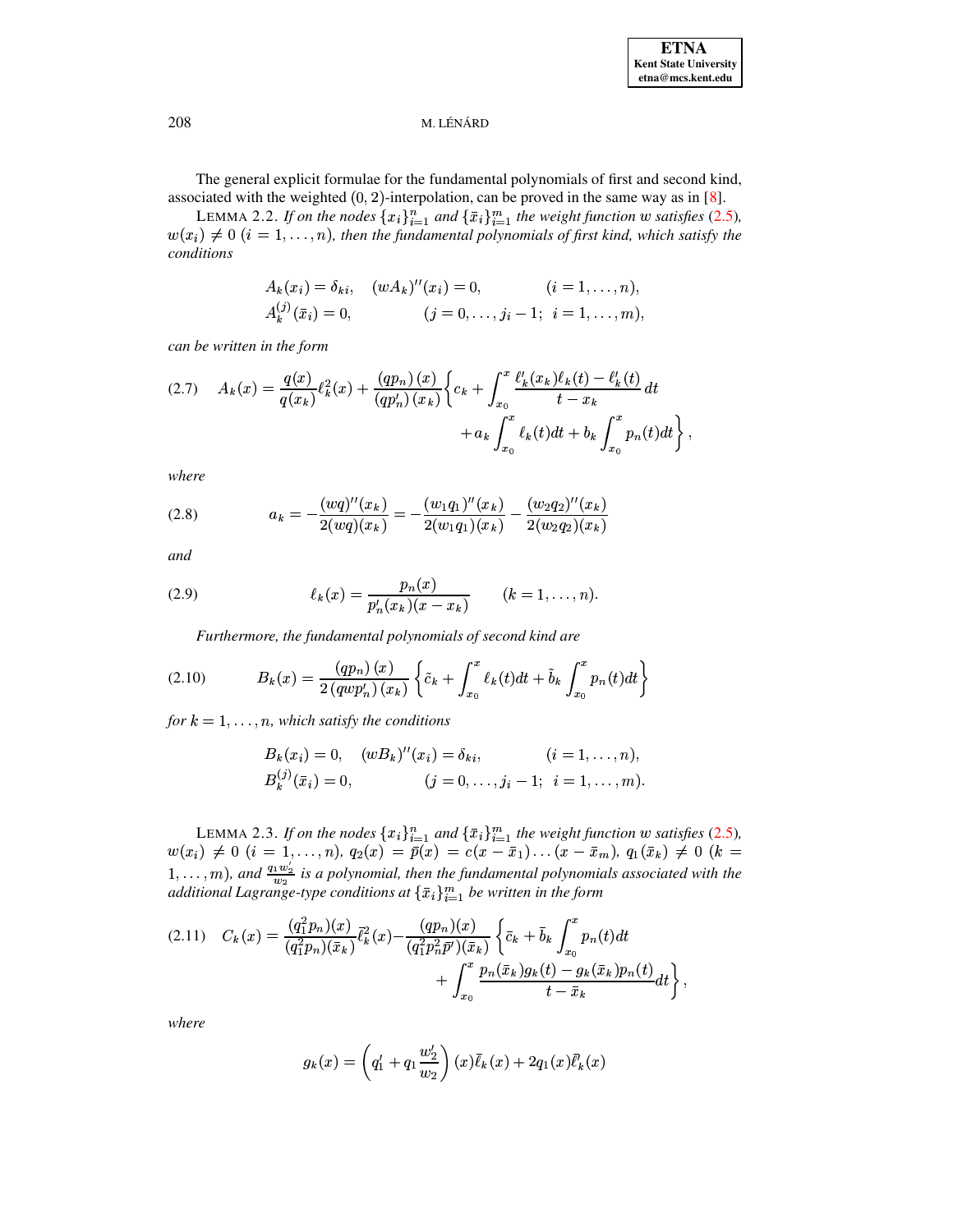### WEIGHTED  $(0, 2)$ -INTERPOLATION  $209$

*with*

$$
\bar{\ell}_k(x) = \frac{\bar{p}(x)}{\bar{p}'(\bar{x}_k)(x - \bar{x}_k)} \qquad (k = 1, \ldots, m),
$$

*and fulfill the conditions*

$$
C_k(x_i) = 0, \quad (wC_k)''(x_i) = 0, \qquad (i = 1, \ldots, n),
$$
  
\n
$$
C_k(\bar{x}_i) = \delta_{ik} \qquad (i = 1, \ldots, m),
$$

*for*  $k = 1, \ldots, m$ *.* 

*Proof.* The polynomials  $C_k$  for  $k = 1, ..., m$  are to be determined in the form

$$
C_k(x)=\frac{\left(q_1^2p_n\right)(x)}{(q_1^2p_n)(\bar{x}_k)}\bar{\ell}_k^2(x)+(qp_nQ_k)(x),
$$

where  $Q_k$  is a polynomial. On using [\(2.6\)](#page-1-1) and

$$
\left(wp_nq_1^2\bar{\ell}_k^2\right)''\left(x_i\right)=\left(q_1w_1p_n\cdot q_1w_2\bar{\ell}_k^2\right)''\left(x_i\right)=2\left(q_1w_1p_n\right)'\left(x_i\right)\left(q_1w_2\bar{\ell}_k^2\right)'\left(x_i\right)
$$

$$
= 2 (q_1 w_1 p'_n \bar{\ell}_k) (x_i) ((q_1 w_2)'\bar{\ell}_k + 2 q_1 w_2 \bar{\ell}'_k) (x_i),
$$

from the conditions  $(wC_k)''(x_i) = 0$   $(i = 1, \ldots, n)$  we obtain

$$
Q'_k(x_i) = \frac{-1}{(q_1^2 p_n \bar{p}')(\bar{x}_k)} \frac{g_k(x_i)}{x_i - \bar{x}_k}.
$$

If  $\frac{q_1w_2}{w_2}$  is a polynomial, then

$$
Q_k'(x)=\frac{-1}{\left(q_1^2p_n^2\bar{p}'\right)(\bar{x}_k)}\frac{p_n(\bar{x}_k)g_k(x)-g_k(\bar{x}_k)p_n(x)}{x-\bar{x}_k}
$$

is a polynomial, as well, and by integration we get  $(2.11)$  for the polynomial  $C_k$ .

**3. Additional interpolatory conditions.** We study the interpolation problem [\(2.1\)](#page-1-2)– [\(2.2\)](#page-1-3) with different additional interpolatory conditions prescribed at the points  $x_0$  and  $x_{n+1} \in$  $[a, b]$ . We find conditions on the nodes and the weight function for the problem to be regular. The results can be summarized in the following

<span id="page-3-0"></span>THEOREM 3.1. If on the nodes  $\{x_i\}_{i=1}^n$  and  $\{\bar{x}_i\}_{i=1}^m$  the weight function w satisfies  $(2.5)$ ,  $w(x_i) \neq 0$  ( $i = 1, ..., n$ ), then the interpolation problem [\(2.1\)](#page-1-2)–[\(2.2\)](#page-1-3) is regular under *the additional condition(s) (i)-(ix) if and only if the condition(s) in the third column of Table [3.1](#page-4-0) is(are) fulfilled.*

*Proof.* For the sake of simplicity we will prove only the case  $(v)$ , the other cases are similar. We study the homogeneous problem: Find a polynomial of degree at most  $N + 1 =$  $2n + M + 1$  for which

$$
\bar{R}_N(x_i) = 0, \quad (w\bar{R}_N)''(x_i) = 0, \quad (i = 0, \ldots, n),
$$
  
\n
$$
\bar{R}_N^{(j)}(\bar{x}_i) = 0, \quad (j = 0, \ldots, j_i - 1; i = 1, \ldots, m).
$$

It is obvious that the polynomial  $R_N$  can be written in the form  $R_N(x) = (qp_nQ)(x)$ , where  $p_n$  and q are defined in [\(2.3\)](#page-1-4) and [\(2.4\)](#page-1-4), respectively, and Q is a polynomial of degree at most  $m + 1$ . On using Lemma [2.1](#page-1-5) the weighted (0,2)-interpolatory conditions are

$$
\left(w\bar{R}_N\right)^{\prime\prime}(x_i)=2\left(qwp_n'Q'\right)(x_i)=0\qquad (i=1,\ldots,n),
$$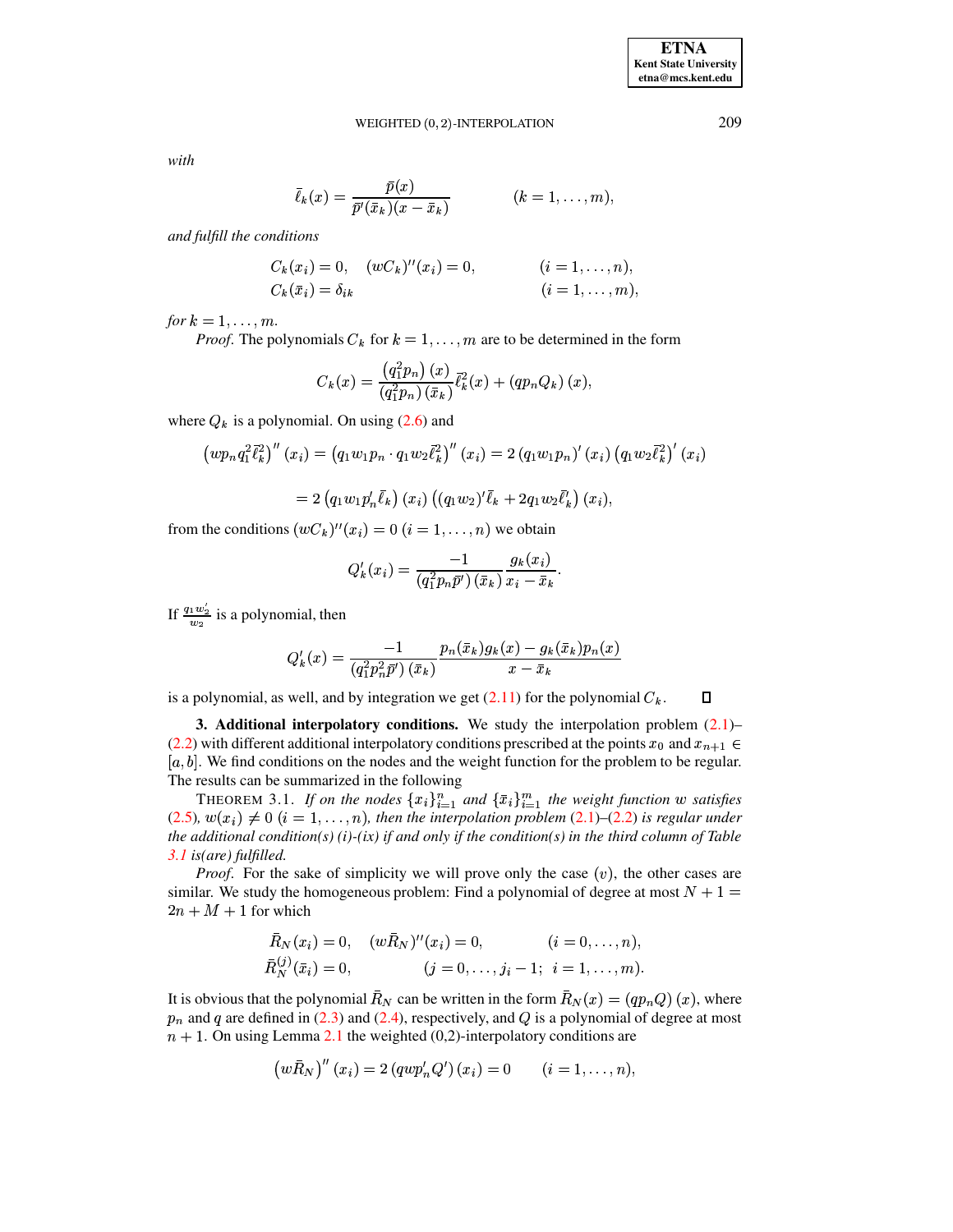# <span id="page-4-0"></span>TABLE 3.1

|        | Additional Interpolatory<br>Condition(s)                    | <b>Condition for Regularity</b>                                                                                                                                  | Degree of $R_N$   |  |
|--------|-------------------------------------------------------------|------------------------------------------------------------------------------------------------------------------------------------------------------------------|-------------------|--|
| (i)    | $R_N(x_0) = y_0$                                            | $(qp_n)(x_0)\neq 0$                                                                                                                                              | $\leq 2n + M$     |  |
| (ii)   | $R'_{N}(x_0) = y'_0$                                        | $(q p_n)'(x_0) \neq 0$                                                                                                                                           | $\leq 2n + M$     |  |
| (iii)  | $(w R_N)''(x_0) = y''_0$                                    | $p_n(x_0) \neq 0$ , $(qwp_n)''(x_0) \neq 0$                                                                                                                      | $\leq 2n + M$     |  |
| (iv)   | $R_N(x_0) = y_0,$<br>$R'_{N}(x_0) = y'_0$                   | $(qp_n)(x_0)\neq 0$                                                                                                                                              | $\leq 2n + M + 1$ |  |
| (v)    | $R_N(x_0) = y_0,$<br>$(w R_N)^{'}(x_0) = y''_0$             | $(qp_n)(x_0)\neq 0,$<br>$\left(qwp_n\int_{x_0}^x p_n(t)dt\right)''(x_0)\neq 0$                                                                                   | $\leq 2n + M + 1$ |  |
| (vi)   | $R'_{N}(x_0) = y'_0,$<br>$(wR_N)''(x_0) = y''_0$            | $p_n(x_0)\neq 0,$<br>$(q p_n)'(x_0) \left(q w p_n \int_{x_0}^x p_n(t) dt\right)''(x_0)$<br>$-(qwp_n)''(x_0)(qp_n^2)(x_0)\neq 0$                                  | $\leq 2n + M + 1$ |  |
| (vii)  | $R_N(x_0) = y_0,$<br>$R_N(x_{n+1}) = y_{n+1}$               | $(qp_n)(x_0) \neq 0, \quad (qp_n)(x_{n+1}) \neq 0,$<br>$\int_{x_0}^{x_n+1} p_n(t) dt \neq 0$                                                                     | $\leq 2n + M + 1$ |  |
| (viii) | $R'_{N}(x_0) = y'_0,$<br>$R''_{N}(x_{n+1}) = y'_{n+1}$      | $(qp_n)'(x_0)(qp_n)'(x_{n+1})\int_{x_0}^{x_{n+1}}p_n(t)dt$<br>$+(qp_n)'(x_0)(qp_n^2)(x_{n+1})$<br>$-(qp_n)'(x_{n+1})(qp_n^2)(x_0)\neq 0$                         | $\leq 2n + M + 1$ |  |
| (ix)   | $(wR_N)''(x_0) = y''_0,$<br>$(wR_N)''(x_{n+1}) = y''_{n+1}$ | $\left(qwp_{n}\int_{x_{0}}^{x}p_{n}(t)dt\right)''(x_{0})(qwp_{n})''(x_{n+1})$<br>$-\left(qwp_n\int_{x_0}^x p_n(t)dt\right)''(x_{n+1})(qwp_n)''(x_0)$<br>$\neq 0$ | $\leq 2n + M + 1$ |  |

where  $q(x_i) \neq 0$ ,  $w(x_i) \neq 0$ ,  $p'_n(x_i) \neq 0$ . Hence  $Q'(x_i) = 0$  for  $i = 1, \ldots, n$ , that is  $Q'(x) = cp_n(x)$  and

$$
Q(x) = c \int_{x_0}^{x} p_n(t)dt + d.
$$

From  $R_N(x_0) = (qp_n Q)(x_0)$  it follows  $Q(x_0) = 0$  and  $d = 0$ . Finally,

$$
\left(w\bar{R}_N\right)''\left(x_0\right)=c\left(qwp_n\int_{x_0}^x p_n(t)dt\right)''\left(x_0\right)=0
$$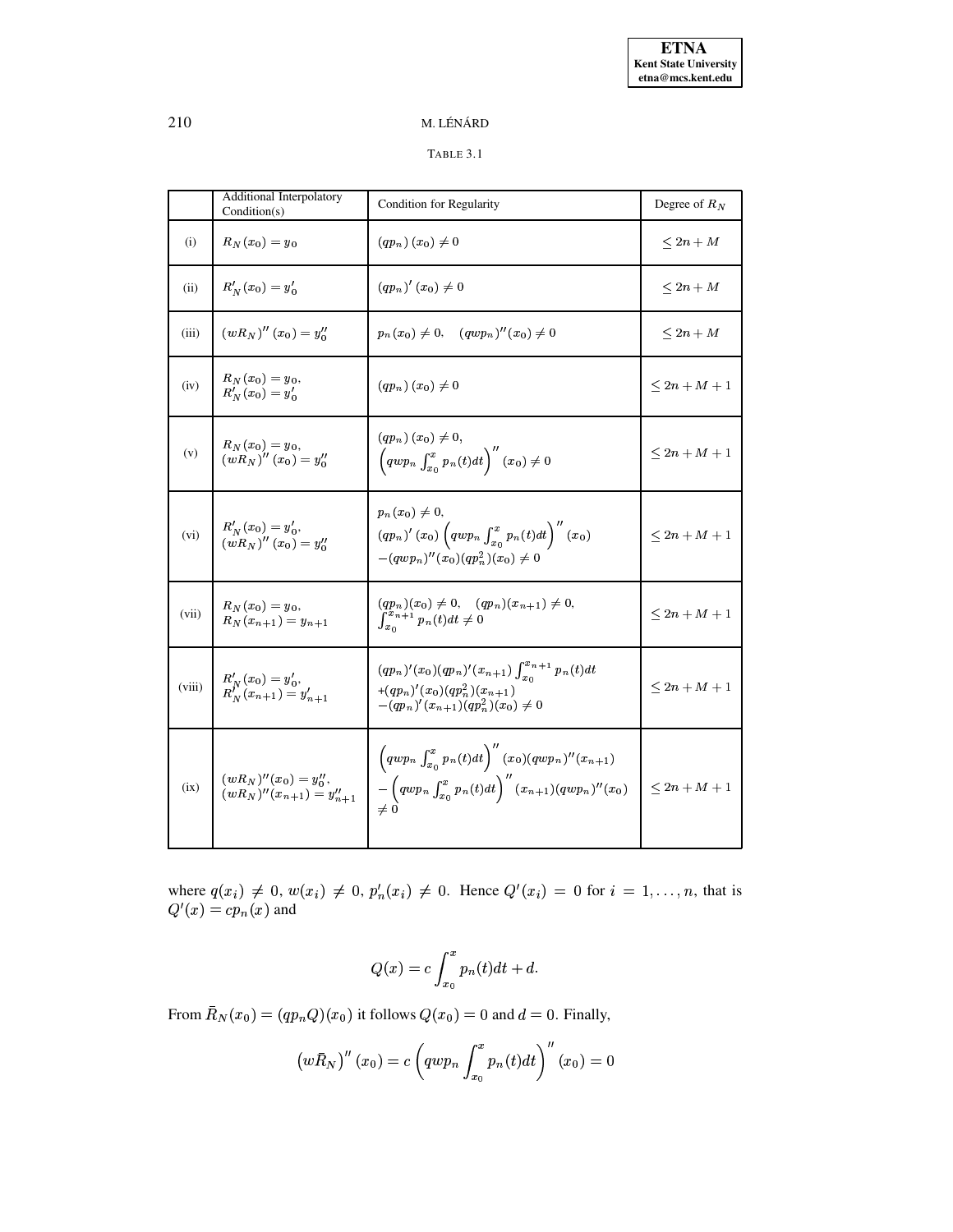has the unique solution  $c = 0$  if and only if

□

$$
\left(qwp_n\int_{x_0}^x p_n(t)dt\right)''(x_0)\neq 0
$$

which completes the proof.

## 4. Special cases.

4.1. Pál-type weighted  $(0, 2, 0, 1, \ldots, r-1)$ -interpolation. Let us consider the weighted  $(0, 2)$ -interpolation problem on the zeros of

$$
p_n(x) = c(x - x_1)(x - x_2) \dots (x - x_n)
$$

<span id="page-5-0"></span>with Hermite-type interpolation on the zeros of  $q_1p'_n$ , where the derivatives up to the  $(r-1)$ -st order are prescribed.

LEMMA 4.1. If on the zeros of  $p_n$ 

$$
(q_1w_1p_n)''(x_i) = 0, \qquad w_1(x_i) \neq 0 \qquad (i = 1, \ldots, n)
$$

then the first and second kind fundamental polynomials of the Pál-type weighted  $(0,2,0,1,\ldots,r-1)$ -interpolation with respect to the weight function  $w=w_1(q_1w_1)^{2r}$  are given by (2.7)–(2.10), where  $w_2 = (q_1w_1)^{2r}$  and  $q = (q_1p_n^r)^r$ .

*Proof.* It is easy to see that

$$
(w_2 q_2)'(x_i) = ([(q_1 w_1)^2 p'_n]^r)'(x_i)
$$
  
=  $r \{ [(q_1 w_1)^2 p'_n] (x_i) \}^{r-1} q_1(x_i) w_1(x_i) (q_1 w_1 p_n)''(x_i) = 0$ 

for  $i = 1, ..., n$  and we can apply Lemma 2.2.  $\Box$ 

For  $r = 1$  we obtain the Pál-type weighted  $(0, 2, 0)$ -interpolation problem, which is weighted  $(0, 2)$ -interpolation on the zeros of  $p_n$  with Lagrange interpolation on the zeros of  $q_1p'_n.$ 

4.1.1. Pál-type weighted  $(0, 2, 0)$ -interpolation on the zeros of Hermite polynomials. Let  $\{x_i\}_{i=1}^n$  and  $\{\bar{x}_i\}_{i=1}^{n-1}$  be the zeros of  $H_n$  and  $H'_n$ , respectively, where  $H_n$  denotes the Hermite polynomial of degree  $n$ , for which

$$
H_n''(x) - 2xH_n'(x) + 2nH_n(x) = 0
$$

with

$$
H_n(0) = \begin{cases} 0 & \text{for odd } n, \\ (-1)^{\frac{n}{2}} \frac{n!}{(n/2)!} & \text{for even } n. \end{cases}
$$

It is known  $[18]$ , that

$$
H'_n(x) = 2nH_{n-1}(x)
$$

and on the zeros of  $H_n$ 

$$
\left(e^{-\frac{x^2}{2}}H_n\right)^{''}(x_i) = 0 \qquad (i = 1, \ldots, n).
$$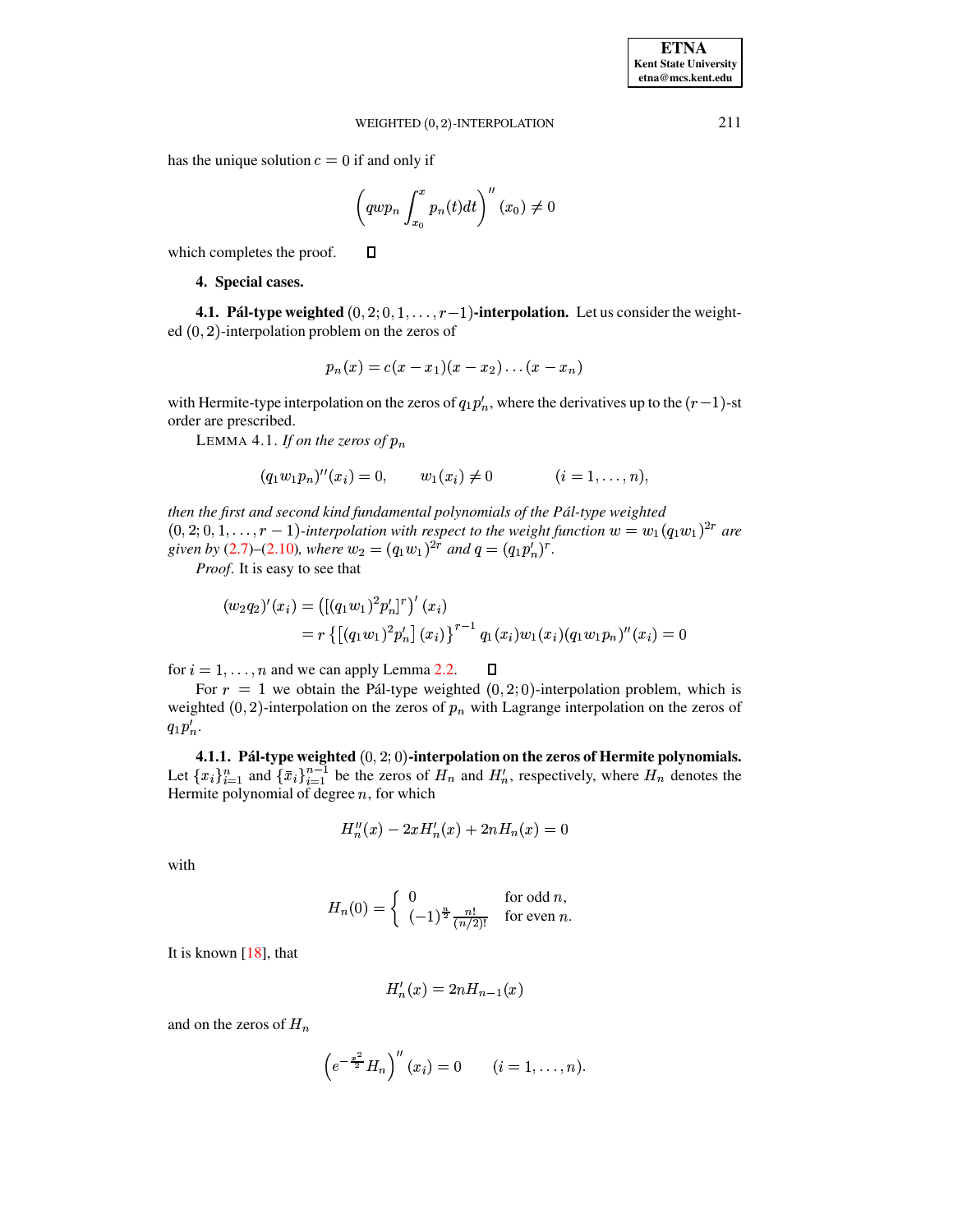Furthermore let

$$
\ell_k(x) = \frac{H_n(x)}{H'_n(x_k)(x - x_k)} \qquad (k = 1, ..., n),
$$
  

$$
\bar{\ell}_k(x) = \frac{H'_n(x)}{H''_n(\bar{x}_k)(x - \bar{x}_k)} \qquad (k = 1, ..., n - 1)
$$

On using the properties of  $H_n$  we get

$$
H''_n(x_k) = 2x_k H'_n(x_k), \qquad \ell'_k(x_k) = x_k \qquad (k = 1, ..., n),
$$
  

$$
H''_n(\bar{x}_k) = -2n H_n(\bar{x}_k), \qquad \bar{\ell}'_k(\bar{x}_k) = \bar{x}_k \qquad (k = 1, ..., n - 1).
$$

Based on Theorem 3.1 we can state the following result.<br>THEOREM 4.2. If  $\{x_i\}_{i=1}^n$  and  $\{\bar{x}_i\}_{i=1}^{n-1}$  are the zeros of  $H_n$  and  $H'_n$ , respectively,  $x_0 = 0$  and the weight function is  $w(x) = e^{-\frac{3x^2}{2}}$ , then the Pál-type weighted  $(0,2;0)$ interpolation is regular with the additional condition (ii) for any  $n$  or with (vi) for even  $n$ , but it is not regular with the condition  $(i)$ ,  $(iii)$ ,  $(iv)$  or  $(v)$ .

*Proof.* We study only the case (ii), the other cases can be discussed in a similar way. In case (ii) the additional condition is

$$
R'_N(0) = y'_0,
$$

where  $y'_0$  is arbitrary real number, and the regularity is assured by

$$
(qp_n)'(x_0) = (H'_nH_n)'(0) = [H'_n(0)]^2 + H_n(0)H''_n(0) \neq 0
$$

On using the properties of the Hermite polynomials and Lemma 4.1 with  $r = 1$ ,  $q_1 = 1$ ,  $q = \bar{p} = H'_n$  and  $w_1 = e^{-\frac{x^2}{2}}$ , one can verify by (2.7)-(2.11) that the minimal degree interpolational polynomial is

$$
R_N(x) = \sum_{k=1}^n A_k(x)y_k + \sum_{k=1}^n B_k(x)y_k'' + \sum_{k=1}^{n-1} C_k(x)\bar{y}_k + D_0(x)y_0'
$$

of degree at most  $3n - 1$ , where

$$
A_k(x) = \frac{H'_n(x)}{H'_n(x_k)} \ell_k^2(x) + \frac{H_n(x)H'_n(x)}{[H'_n(x_k)]^2} \left\{ c_k + \int_0^x \frac{x_k \ell_k(t) - \ell'_k(t)}{t - x_k} dt + \frac{2n + 1 - x_k^2}{2} \int_0^x \ell_k(t) dt \right\},
$$
  

$$
B_k(x) = \frac{H_n(x)H'_n(x)}{2e^{-\frac{3}{2}x_k^2}[H'_n(x_k)]^2} \int_0^x \ell_k(t) dt
$$

for  $k = 1, \ldots, n$ ,

$$
C_k(x)=\frac{H_n(x)}{H_n(\bar{x}_k)}\bar{\ell}_k^2(x)+\frac{H_n(x)H_n'(x)}{nH_n^2(\bar{x}_k)}\left\{\bar{c}_k+\int_0^x\frac{\bar{\ell}_k'(t)-t\bar{\ell}_k(t)}{t-\bar{x}_k}dt\right\}
$$

for  $k = 1, ..., n - 1$ , and

$$
D_0(x) = \frac{H_n(x)H'_n(x)}{(H'_nH_n)'(0)},
$$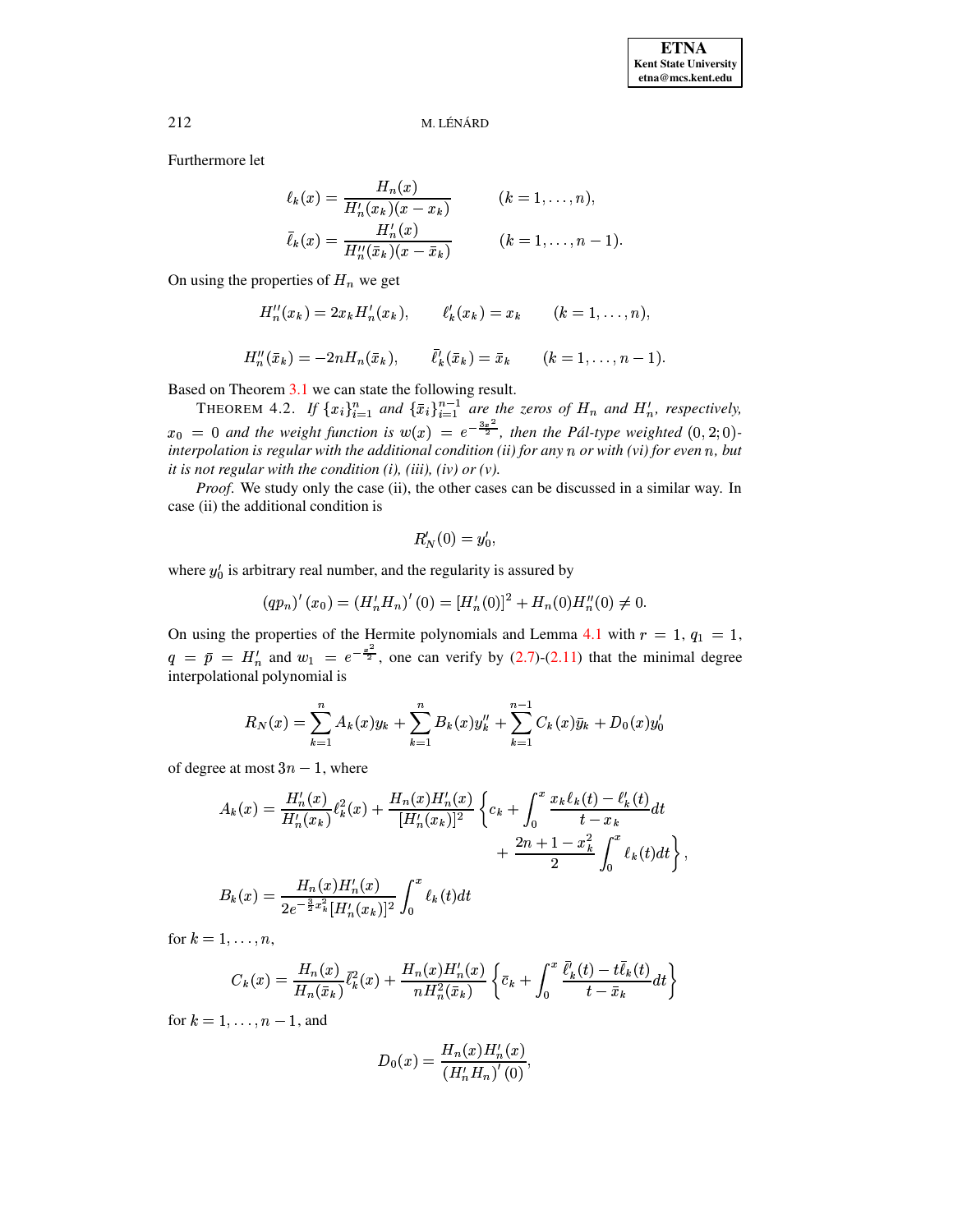WEIGHTED 
$$
(0, 2)
$$
-INTERPOLATION

where

$$
c_k = \begin{cases} 0 & \text{for odd } n, \\ \frac{-H_n(0)}{x_k^2 H_n(x_k)} & \text{for even } n, \end{cases} \qquad \bar{c}_k = \begin{cases} \frac{-H_n'(0)}{4n\bar{x}_k^2 H_n(\bar{x}_k)} & \text{for odd } n, \\ 0 & \text{for even } n. \end{cases} \qquad \Box
$$

REMARK 4.3. P. Mathur and S. Datta [11] stated the regularity of the weighted  $(0, 2, 0)$ interpolation on the zeros of the Hermite polynomials with the condition (ii) at  $x_0 = 0$  only for odd n. For even n they presented a construction with the condition (i) but it is not of minimal degree.

4.1.2. Pál-type weighted  $(0, 2, 0)$ -interpolation on the zeros of Laguerre polynomials. Let  $L_n^{(\alpha)}$  denote the Laguerre polynomial of degree n, for which

<span id="page-7-0"></span>
$$
xL_n^{(\alpha)''}(x) + (\alpha + 1 - x)L_n^{(\alpha)'}(x) + nL_n^{(\alpha)}(x) = 0 \qquad (\alpha > -1)
$$

with the normalization

$$
L_n^{(\alpha)}(0) = \binom{n+\alpha}{n}.
$$

It is known  $[18]$ , that

$$
L_n^{(\alpha)'}(x) = -L_{n-1}^{(\alpha+1)}(x),
$$

and on the zeros of  $L_n^{(\alpha)}$ 

$$
\left(e^{-\frac{x}{2}}x^{\frac{\alpha+1}{2}}L_n^{(\alpha)}\right)^{\prime\prime}(x_i)=0 \qquad (i=1,\ldots,n).
$$

Based on Theorem 3.1 we can state the following result.

THEOREM 4.4. If  ${x_i}_{i=1}^n$  and  ${\bar{x}_i}_{i=1}^{n-1}$  are zeros of  $L_n^{(\alpha)}$  and  $L_n^{(\alpha)}'$ , respectively,  $x_0 = 0$  and the weight function is  $w(x) = e^{-\frac{3x}{2}} x^{\frac{3(\alpha+1)}{2}}$ , then the Pál-type weighted  $(0, 2; 0)$ interpolation is regular with the additional condition (i), (ii) or (iv) for any  $\alpha > -1$ , but it is regular with (v) only for  $\alpha = -\frac{1}{3}$  and with (iii) or (vi) only for  $\alpha = \pm \frac{1}{3}$ .

*Proof.* We discuss in details the case (i) only, when the additional condition is

$$
R_N(0)=y_0,
$$

where  $y_0$  is arbitrary real number. The regularity of the problem is approved by

$$
(qp_n)(x_0) = (L_n^{(\alpha)'} L_n^{(\alpha)})(0) = -L_{n-1}^{(\alpha+1)}(0) L_n^{(\alpha)}(0) \neq 0.
$$

With the notations

$$
\ell_k(x) = \frac{L_n^{(\alpha)}(x)}{L_n^{(\alpha)'}(x_k)(x - x_k)} \qquad (k = 1, ..., n),
$$
  

$$
\bar{\ell}_k(x) = \frac{L_n^{(\alpha)'}(x)}{L_n^{(\alpha)''}(\bar{x}_k)(x - \bar{x}_k)} \qquad (k = 1, ..., n - 1),
$$

and by the properties of the Laguerre polynomials we have

$$
L_n^{(\alpha)''}(x_k) = \frac{x_k - \alpha - 1}{x_k} L_n^{(\alpha)'}(x_k), \quad \ell'_k(x_k) = \frac{x_k - \alpha - 1}{2x_k} \quad (k = 1, \ldots, n),
$$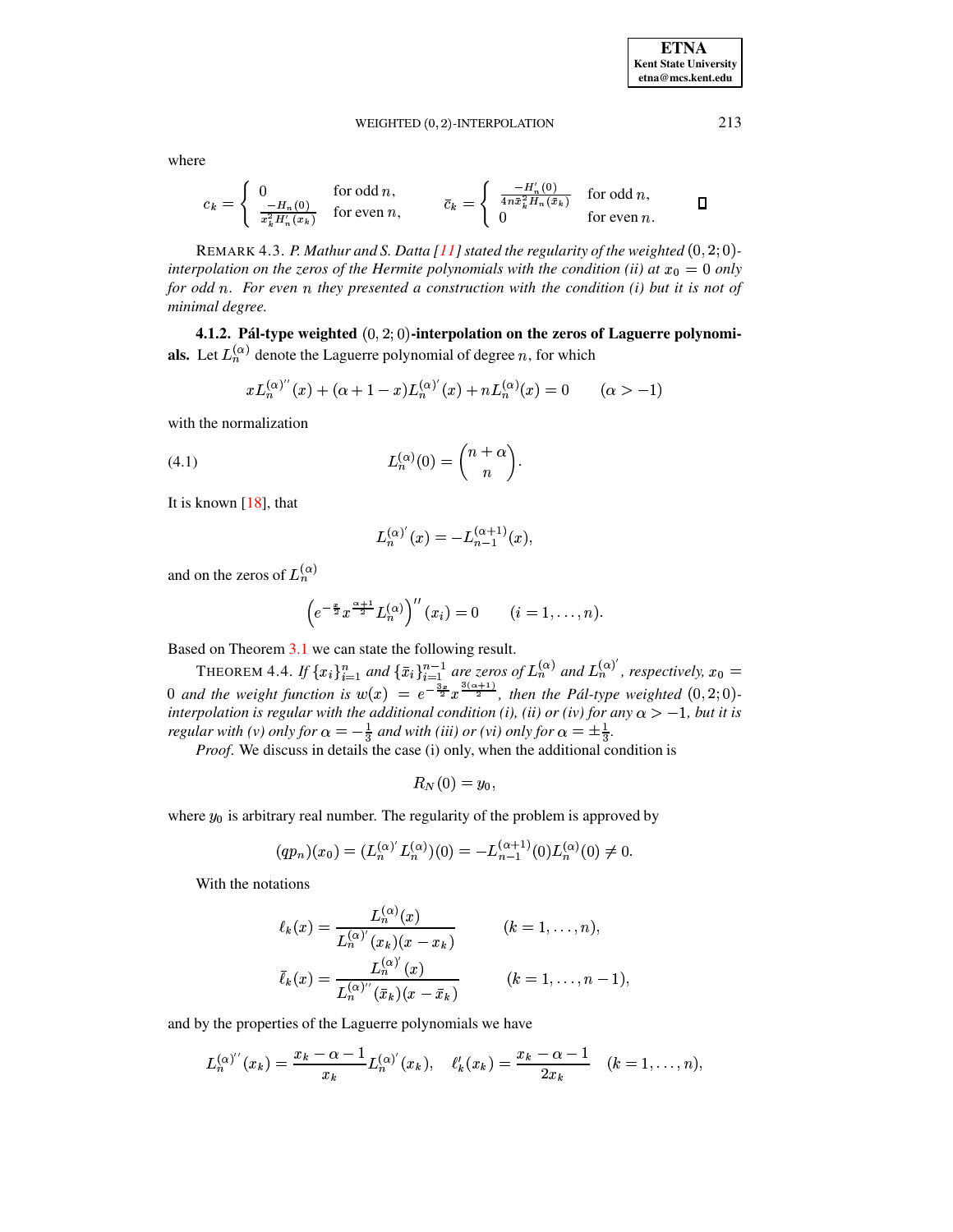$$
L_n^{(\alpha)''}(\bar{x}_k) = -\frac{n}{\bar{x}_k}L_n^{(\alpha)}(\bar{x}_k), \quad \bar{\ell}'_k(\bar{x}_k) = \frac{\bar{x}_k - \alpha - 2}{2\bar{x}_k} \qquad (k = 1, \ldots, n-1).
$$

On using the above properties and Lemma 4.1 with  $r = 1$ ,  $q_1 = 1$ ,  $q = \bar{p} = L_n^{(\alpha)}$  and  $w_1 = e^{-\frac{x}{2}} x^{\frac{\alpha+1}{2}}$ , one can easily verify that

$$
A_k(x) = \frac{L_n^{(\alpha)'}(x)}{L_n^{(\alpha)'}(x_k)} \ell_k^2(x) - \frac{L_n^{(\alpha)}(x)L_n^{(\alpha)'}(x)}{2x_k[L_n^{(\alpha)'}(x_k)]^2} \left\{ \frac{2L_n^{(\alpha)}(0)}{x_kL_n^{(\alpha)'}(x_k)} + \int_0^x \frac{2x_k\ell_k'(t) - (x_k - \alpha - 1)\ell_k(t)}{t - x_k} dt + \frac{x_k^2 - 2(2n + 1 + \alpha)x_k + \alpha^2 - 1}{4x_k} \int_0^x \ell_k(t)dt \right\},
$$
  

$$
B_k(x) = \frac{L_n^{(\alpha)}(x)L_n^{(\alpha)'}(x)}{2e^{-\frac{3x_k}{2}}x_k^{\frac{3(\alpha + 1)}{2}}[L_n^{(\alpha)'}(x_k)]^2} \int_0^x \ell_k(t)dt
$$

for  $k = 1, \ldots, n$  and

$$
A_0(x) = \frac{L_n^{(\alpha)}(x)L_n^{(\alpha)'}(x)}{L_n^{(\alpha)}(0)L_n^{(\alpha)'}(0)}.
$$

To apply the construction in Lemma 2.3 with  $q_1 = 1$ , we need

$$
\frac{q_1(x)w_2'(x)}{w_2(x)} = \frac{\alpha + 1 - x}{x}
$$

which is not a polynomial, so we have to modify the numerator in the definition of  $g_k$  in order to get a polynomial for  $C_k$ . Hence let

$$
g_k(x) = \frac{L_n^{(\alpha)}(0) \left[ (\alpha + 1 - x) \bar{\ell}_k(x) + 2x \bar{\ell}'_k(x) \right] - (\alpha + 1) \bar{\ell}_k(0) L_n^{(\alpha)}(x)}{x L_n^{(\alpha)}(0)},
$$

and

$$
C_k(x) = \frac{L_n^{(\alpha)}(x)}{L_n^{(\alpha)}(\bar{x}_k)} \overline{\ell}_k^2(x) + \frac{\bar{x}_k L_n^{(\alpha)'}(x) L_n^{(\alpha)}(x)}{n[L_n^{(\alpha)}(\bar{x}_k)]^3} \left\{ -\frac{L_n^{(\alpha)'}(0)}{n\bar{x}_k} + \int_0^x \frac{L_n^{(\alpha)}(\bar{x}_k)g_k(t) - g_k(\bar{x}_k)L_n^{(\alpha)}(t)}{t - \bar{x}_k} dt \right\}
$$

for  $k = 1, ..., n - 1$ . Finally, the minimal degree polynomial  $R_N$  is of degree at most  $3n - 1$ , and it can be written in the form

$$
R_N(x) = \sum_{k=0}^n A_k(x) y_k + \sum_{k=1}^n B_k(x) y_k'' + \sum_{k=1}^{n-1} C_k(x) \bar{y}_k.
$$

In a similar way we obtain the following result.

THEOREM 4.5. If  $\{x_i\}_{i=1}^n$  and  $\{\bar{x}_i\}_{i=0}^{n-1}$  are zeros of  $L_n^{(\alpha)}$  and  $xL_n^{(\alpha)'}$ , respectively,<br> $\bar{x}_0 = x_0 = 0$  and the weight function is  $w(x) = e^{-\frac{3x}{2}} x^{\frac{3\alpha+1}{2}}$ , then the Pál-type weighted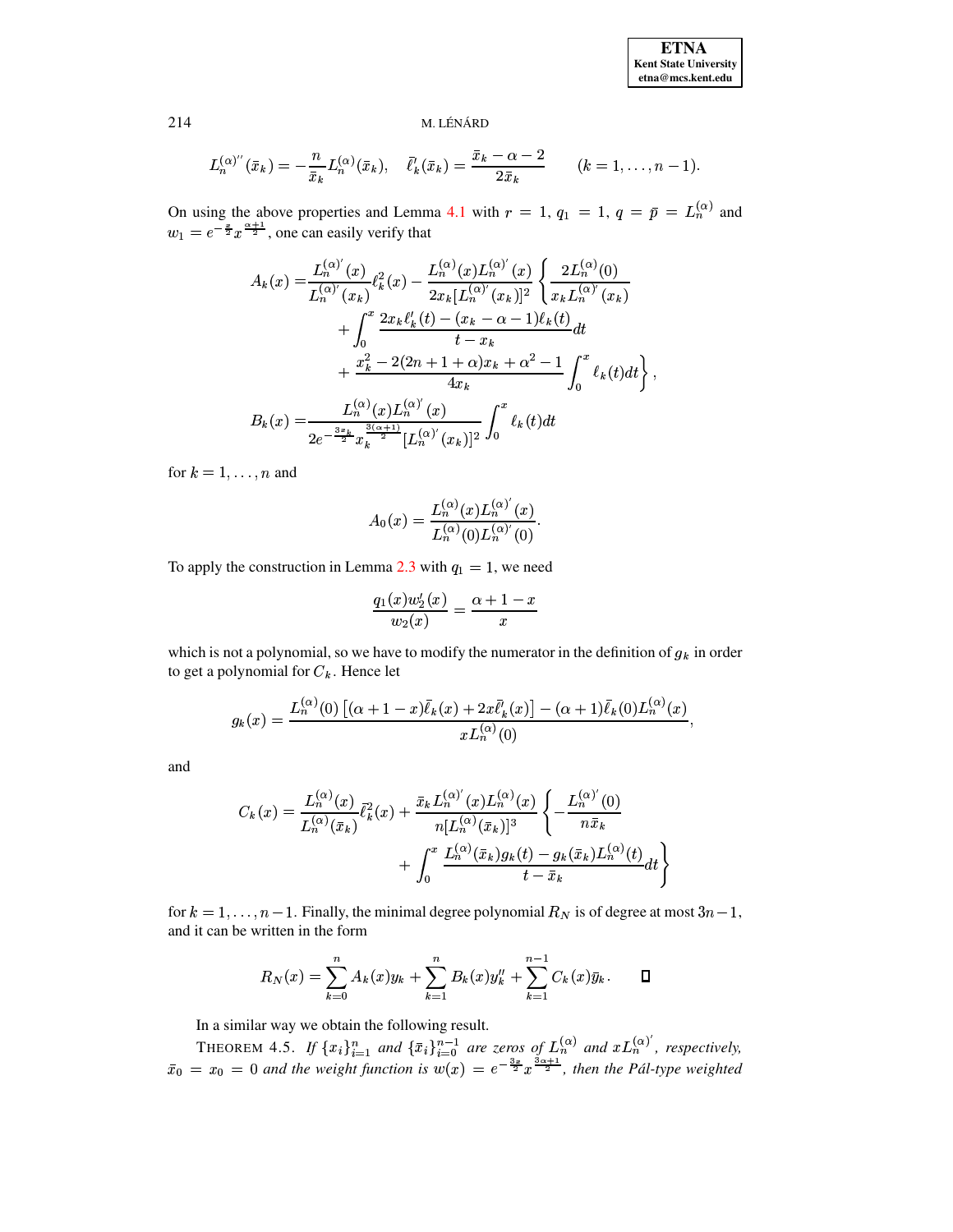**ETNA Kent State University**  $etna@mcs. kent.edu$ 

#### WEIGHTED (0, 2)-INTERPOLATION

 $(0,2,0)$ -interpolation is regular with the additional condition (ii) for any  $\alpha > -1$ , but it is regular with (iii) or (vi) only for  $\alpha = \pm \frac{1}{3}$ .

THEOREM 4.6. If  $\{x_i\}_{i=1}^n$  and  $\{\bar{x}_i\}_{i=0}^n$  are zeros of  $L_n^{(1)}$  and  $xL_n^{(0)}$ , respectively,  $\bar{x}_0 = x_0 = 0$  and the weight function is  $w(x) = e^{-\frac{3x}{2}}$ , then the Pál-type weighted  $(0, 2; 0)$ interpolation is regular with the additional condition (ii), (iii) or (vi).

*Proof.* Let  $p_n = L_n^{(1)}$ ,  $q_1 = x$ ,  $q_2 = \bar{p} = L_n^{(0)}$ ,  $q = q_1 q_2$ ,  $w_1 = e^{-\frac{x}{2}}$ ,  $w_2 = e^{-x}$ . Using  $(cf. [18])$ 

$$
L_n^{(1)}(x) - L_{n-1}^{(1)}(x) = L_n^{(0)}(x)
$$

we have

$$
(w_2 q_2)'(x_i) = -e^{-x_i} \left( L_n^{(0)}(x_i) + L_{n-1}^{(1)}(x_i) \right) = -e^{-x_i} L_n^{(1)}(x_i) = 0
$$

for  $i = 1, ..., n$ , hence on using Theorem 3.1 with  $x_0 = 0$  we can verify the regularity of the  $(0, 2, 0)$ -interpolation problem with the additional condition (ii), (iii) or (vi).

Applying  $(2.7)-(2.11)$  with

$$
\ell_k(x) = \frac{L_n^{(1)}(x)}{L_n^{(1)'}(x_k)(x - x_k)}, \qquad \ell'_k(x_k) = \frac{x_k - 2}{2x_k} \qquad (k = 1, ..., n),
$$
  

$$
\bar{\ell}_k(x) = \frac{L_n^{(0)}(x)}{L_n^{(0)'}(\bar{x}_k)(x - \bar{x}_k)}, \qquad \bar{\ell}'_k(\bar{x}_k) = \frac{\bar{x}_k - 1}{2\bar{x}_k} \qquad (k = 1, ..., n),
$$

we obtain the fundamental polynomials

$$
A_k(x) = \frac{xL_n^{(0)}(x)}{x_kL_n^{(0)}(x_k)} \ell_k^2(x) + \frac{xL_n^{(0)}(x)L_n^{(1)}(x)}{2x_k^2L_n^{(0)}(x_k)L_n^{(1)'}(x_k)} \left\{ c_k + b_k \int_0^x L_n^{(1)}(t)dt \right.\n+ \int_0^x \frac{(x_k - 2)\ell_k(t) - 2x_k\ell'_k(t)}{t - x_k} dt + \left( n + 2 - \frac{x_k}{4} \right) \int_0^x \ell_k(t)dt \right\},
$$
\n
$$
B_k(x) = \frac{xL_n^{(0)}(x)L_n^{(1)}(x)}{2x_k e^{-\frac{3x_k}{2}}L_n^{(0)}(x_k)L_n^{(1)'}(x_k)} \left\{ \tilde{c}_k + \int_0^x \ell_k(t)dt + \tilde{b}_k \int_0^x L_n^{(1)}(t)dt \right\}
$$
\n
$$
C_k(x) = \frac{x^2 L_n^{(1)}(x)}{\bar{x}_k^2 L_n^{(1)}(\bar{x}_k)} \bar{\ell}_k^2(x) - \frac{xL_n^{(0)}(x)L_n^{(1)}(x)}{\bar{x}_k^2 L_n^{(1)}(\bar{x}_k)L_n^{(0)'}(\bar{x}_k)} \times \left\{ \bar{c}_k + \bar{b}_k \int_0^x L_n^{(1)}(t)dt + \int_0^x \frac{(1 - t)\bar{\ell}_k(t) + 2t\ell'_k(t)}{t - \bar{x}_k} dt \right\}
$$

for  $k = 1, ..., n$ . The parameters are to be determined from the additional conditions.  $\Box$ Using the fact

$$
\left(L_n^{(-1)}\right)'(x) = \left(xL_{n-1}^{(1)}\right)'(x) = nL_{n-1}^{(0)}(x)
$$

we can state

COROLLARY 4.7. On the zeros of  $L_n^{(-1)}$  the Pál-type weighted  $(0, 2, 0)$ -interpolation is regular with respect to the weight function  $w(x) = e^{-\frac{3x}{2}}$ .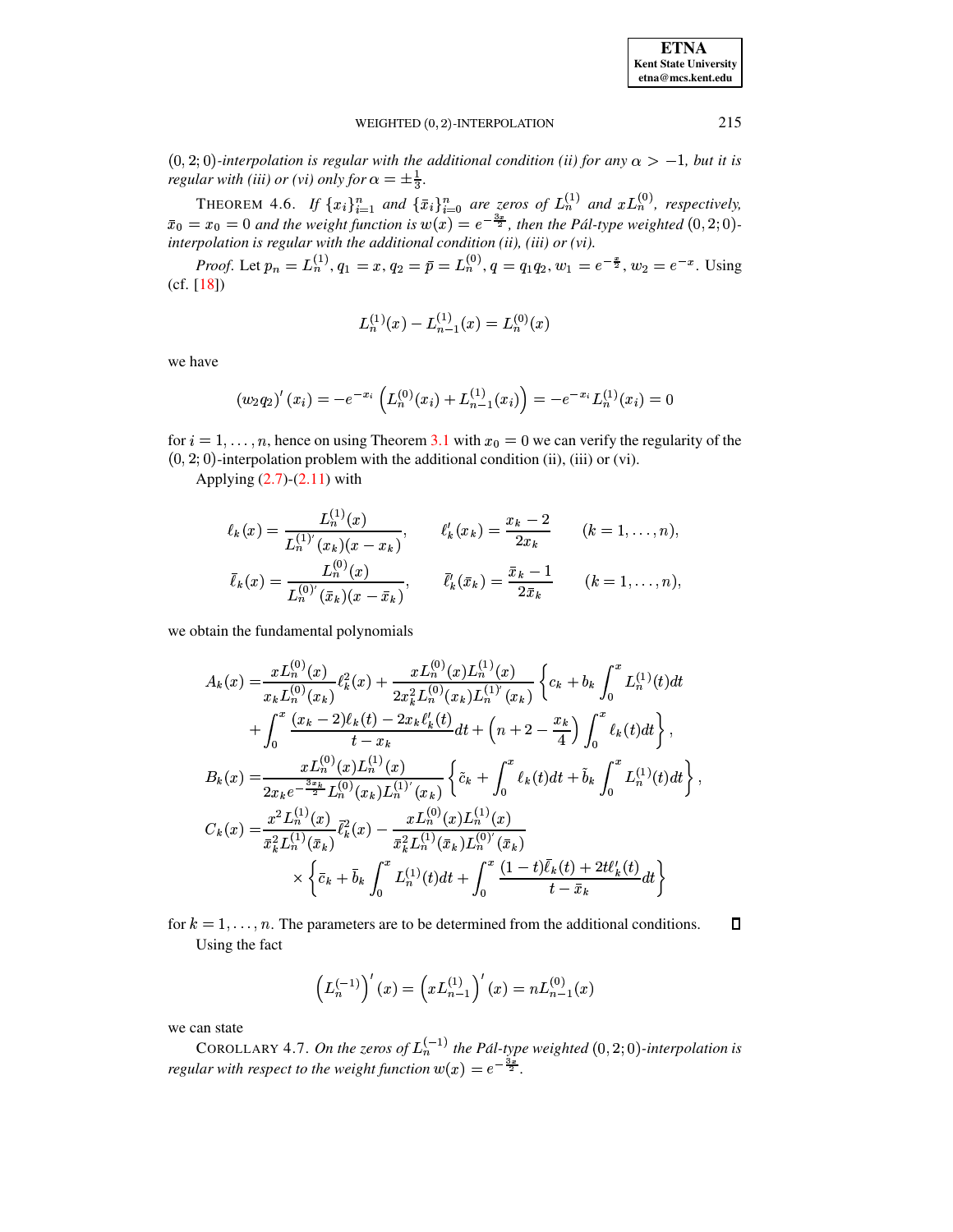4.1.3. Pál-type weighted  $(0, 2, 0)$ -interpolation on the zeros of Jacobi polynomials. Let  $y = P_n^{(\alpha,\beta)}$  denote the Jacobi polynomial of degree n, for which

$$
(1-x^2)y''(x) + [\beta - \alpha - (\alpha + \beta + 2)x]y'(x) + n(n+\alpha + \beta + 1)y(x) = 0,
$$

where  $\alpha, \beta > -1$ , with the normalization

(4.2) 
$$
P_n^{(\alpha,\beta)}(1) = \binom{n+\alpha}{n}.
$$

It is known  $[18]$ , that

<span id="page-10-0"></span>
$$
P_n^{(\alpha,\beta)'}(x) = \frac{n+\alpha+\beta+1}{2} P_{n-1}^{(\alpha+1,\beta+1)}(x),
$$
  

$$
P_n^{(\alpha,\beta)}(-x) = (-1)^n P_n^{(\beta,\alpha)}(x),
$$

and on the zeros of  $P_n^{(\alpha,\beta)}$ 

$$
\left((1-x)^{\frac{\alpha+1}{2}}(1+x)^{\frac{\beta+1}{2}}P_n^{(\alpha,\beta)}\right)^{n}(x_i)=0 \qquad (i=1,\ldots,n).
$$

Furthermore let

$$
\ell_k(x) = \frac{P_n^{(\alpha,\beta)}(x)}{P_n^{(\alpha,\beta)'}(x_k)(x - x_k)}
$$
\n
$$
\bar{\ell}_k(x) = \frac{P_n^{(\alpha,\beta)'}(x)}{P_n^{(\alpha,\beta)''}(\bar{x}_k)(x - \bar{x}_k)}
$$
\n
$$
(k = 1, \dots, n - 1)
$$

where  $\bar{x}_k$   $(k = 1, ..., n - 1)$  are the zeros of  $P_n^{(\alpha,\beta)'}$ . On using the properties of the Jacobi polynomials we get

$$
P_n^{(\alpha,\beta)''}(x_k)=\frac{\beta-\alpha-(\alpha+\beta+2)x_k}{1-x_k^2}P_n^{(\alpha,\beta)'}(x_k)\qquad (k=1,\ldots,n),
$$

$$
P_n^{(\alpha,\beta)''}(\bar{x}_k)=\frac{n(n+\alpha+\beta+1)}{1-\bar{x}_k^2}P_n^{(\alpha,\beta)}(\bar{x}_k)\qquad (k=1,\ldots,n-1),
$$

$$
\ell'_k(x_k) = \frac{\beta - \alpha - (\alpha + \beta + 2)x_k}{2(1 - x_k^2)} \qquad (k = 1, \dots, n),
$$

$$
\bar{\ell}'_k(\bar{x}_k) = \frac{\beta - \alpha - (\alpha + \beta + 4)\bar{x}_k}{2(1 - \bar{x}_k^2)} \qquad (k = 1, \ldots, n-1).
$$

Based on Theorem 3.1 and Lemma 4.1 we can state<br>THEOREM 4.8. If  $\{x_i\}_{i=1}^n$  and  $\{\bar{x}_i\}_{i=1}^{n-1}$  are the zeros of  $P_n^{(\alpha,\beta)}$  and  $P_n^{(\alpha,\beta)}$ , respectively,<br> $x_0 = -1$ ,  $x_{n+1} = 1$  and the weight function is

$$
w(x)=(1-x)^{\frac{3(\alpha+1)}{2}}(1+x)^{\frac{3(\beta+1)}{2}},
$$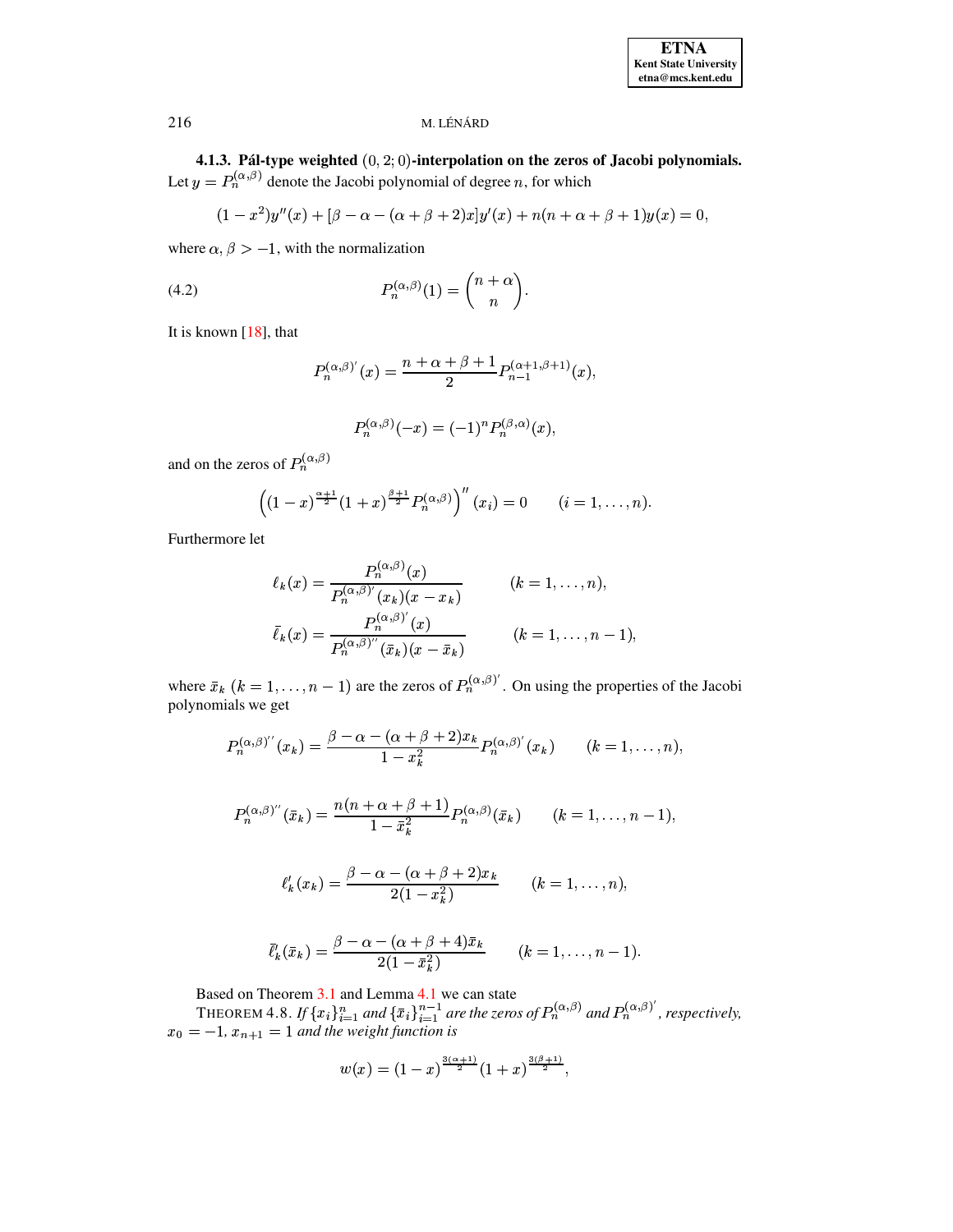**ETNA Kent State University etna@mcs.kent.edu**

### WEIGHTED  $(0, 2)$ -INTERPOLATION  $217$

*then the Pál-type weighted*  $(0, 2, 0)$ -interpolation is regular with the additional condition  $(i)$ , (ii) or (iv) for any  $\alpha, \beta > -1$ , but it is regular with (v) only for  $\beta = -\frac{1}{3}$ , and with (iii) or (vi) *only* for  $\beta = \pm \frac{1}{3}$ . Furthermore, it is regular with (vii) for any  $\alpha, \beta > -1$  if n is even, and for  $\alpha \neq \beta$ , if  $n$  is odd.

THEOREM 4.9. If  $\{x_i\}_{i=1}^n$  and  $\{\bar{x}_i\}_{i=0}^{n-1}$  are the zeros of  $P_n^{(\alpha,\beta)}$  and  $(x+1)P_n^{(\alpha,\beta)}$ , *respectively,*  $\bar{x}_0 = x_0 = -1$  *and the weight function is* 

$$
w(x)=(1-x)^{\frac{3\alpha+1}{2}}(1+x)^{\frac{3(\beta+1)}{2}},
$$

*then* the Pál-type weighted  $(0, 2, 0)$ -interpolation is regular with the additional condition  $(i)$ , (ii) and (iv) for any  $\alpha, \beta > -1$ , but it is regular with (iii) only for  $\beta = \pm \frac{1}{3}$ , with (v) only for  $\beta = -\frac{1}{3}$ , and with (vi) for  $\beta = \frac{1}{3}$  if  $\alpha > -1$  or  $\beta = -\frac{1}{3}$  if  $\alpha \neq \beta$ .

THEOREM 4.10. If  $\{x_i\}_{i=1}^n$  and  $\{\bar{x}_i\}_{i=0}^{n-1}$  are the zeros of  $P_n^{(\alpha,\beta)}$  and  $(1-x)P_n^{(\alpha,\beta)}$ , *respectively,*  $\bar{x}_0 = 1$ ,  $x_0 = -1$  *and the weight function is* 

$$
w(x)=(1-x)^{\frac{3(\alpha+1)}{2}}(1+x)^{\frac{3\beta+1}{2}},
$$

*then* the Pál-type weighted  $(0, 2, 0)$ -interpolation is regular with the additional condition (ii) *for any*  $\alpha, \beta > -1$ , *but it is regular with (iii) or (vi) only for*  $\beta = -\frac{1}{3}$ .

**4.2. Pál-type weighted**  $(0, 1, \ldots, r-1; 0, 2)$ -interpolation. Let us consider Hermitetype interpolation problem on the zeros of

$$
\bar{p}(x)=c(x-\bar{x}_1)\ldots(x-\bar{x}_n),
$$

<span id="page-11-0"></span>where the derivatives up to the  $(r - 1)$ -st order are prescribed and weighted  $(0, 2)$ -interpolation on the zeros of  $\bar{p}' = p_{n-1}$ .

LEMMA 4.11. *If on the zeros of*  $p_{n-1} = \bar{p}'$  the weight function w satisfies

<span id="page-11-1"></span>(4.3) 
$$
(q_1 w \bar{p}')''(x_i) = 0, \qquad w(x_i) \neq 0, \qquad (i = 1, ..., n-1),
$$

*then the first and second kind fundamental polynomials of the Pal-type ´ weighted*  $(0, 1, \ldots, r-1; 0, 2)$ -interpolation are given by  $(2.7)$ – $(2.10)$ *, where*  $q = q_1 \bar{p}^r$  and  $w_2 = 1$ . *Proof.* With  $w_2 = 1$  and  $q_2 = \bar{p}^r$ 

$$
(w_2q_2)'(x_i)=(\bar{p}^r)'(x_i)=r(\bar{p}^{r-1})(x_i)p_{n-1}(x_i)=0 \qquad (i=1,\ldots,n-1),
$$

and we can apply Lemma [2.2.](#page-2-3)  $\Box$ 

For  $r = 1$  we get the Pál-type weighted  $(0, 0, 2)$ -interpolation problem, where Lagrange interpolation is prescribed at the zeros of  $\bar{p}$  and weighted  $(0, 2)$ -interpolation at the zeros of  $\bar{p}$ '. Based on Lemma [4.11](#page-11-0) we can apply [\(2.7\)](#page-2-1)-[\(2.11\)](#page-2-0) for the fundamental polynomials.

<span id="page-11-2"></span>THEOREM 4.12. If on the zeros of  $\bar{p}^{\prime}$  the weight function  $w$  satisfies [\(4.3\)](#page-11-1) and  $q_1(x_i) \neq 0$  $(i = 1, \ldots, n - 1)$ , then for the Pál-type weighted  $(0, 0, 2)$ -interpolation we obtain

$$
A_k(x) = \frac{(q_1\bar{p})(x)}{(q_1\bar{p})(x_k)} \ell_k^2(x) + \frac{(q_1\bar{p}\bar{p}')(x)}{(q_1\bar{p}\bar{p}'')(x_k)} \left\{ c_k + \int_{x_0}^x \frac{\ell'_k(x_k)\ell_k(t) - \ell'_k(t)}{t - x_k} dt \right. \n\left. + b_k\bar{p}(x) - \left( \frac{(wq_1)''(x_k)}{2(wq_1)(x_k)} + \frac{\bar{p}''(x_k)}{2\bar{p}(x_k)} \right) \int_{x_0}^x \ell_k(t) dt \right\},
$$
\n
$$
B_k(x) = \frac{(q_1\bar{p}\bar{p}')(x)}{2(wq_1\bar{p}\bar{p}'')(x_k)} \left\{ \tilde{c}_k + \tilde{b}_k\bar{p}(x) + \int_{x_0}^x \ell_k(t) dt \right\}
$$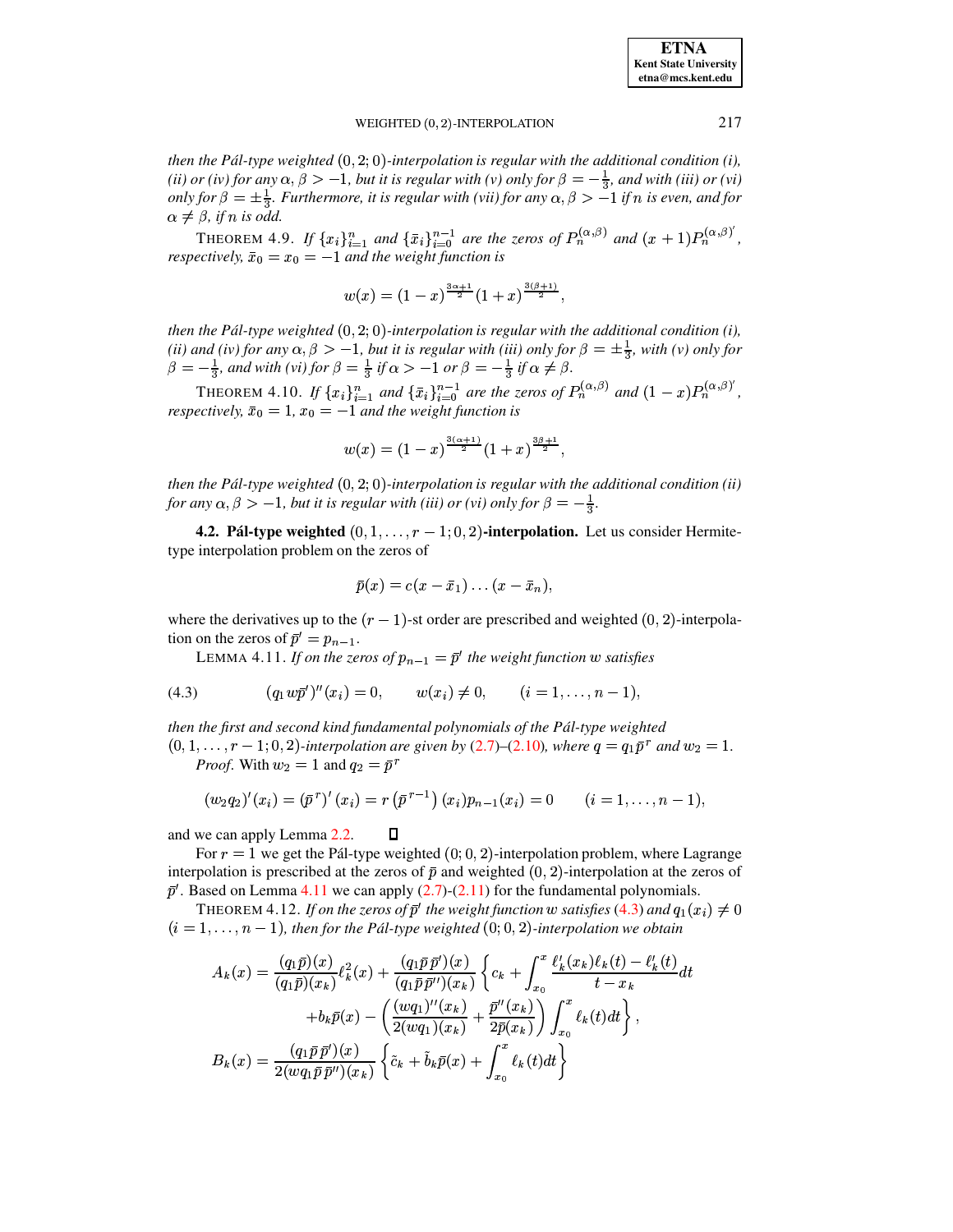for  $k = 1, \ldots, n - 1$ , where

$$
\ell_k(x) = \frac{\bar{p}'(x)}{\bar{p}''(x_k)(x - x_k)}
$$

and

$$
C_k(x) = \frac{(q_1^2 \bar{p}')(x)}{(q_1^2 \bar{p}')(\bar{x}_k)} \bar{\ell}_k^2(x) - \frac{(q_1 \bar{p} \bar{p}')(x)}{(q_1^2 [\bar{p}']^3) (\bar{x}_k)} \left\{ \bar{c}_k + \bar{b}_k \bar{p}(x) + \int_{x_0}^x \frac{\bar{p}'(\bar{x}_k) g_k(t) - g_k(\bar{x}_k) \bar{p}'(t)}{t - \bar{x}_k} dt \right\}
$$

for  $k = 1, \ldots, n$ , where

$$
g_k(x) = q'_1(x)\overline{\ell}_k(x) + 2q_1(x)\overline{\ell}'_k(x),
$$

$$
\overline{\ell}_k(x) = \frac{\overline{p}(x)}{\overline{p}'(\overline{x}_k)(x - \overline{x}_k)}.
$$

4.2.1. Pál-type weighted  $(0, 0, 2)$ -interpolation on the zeros of Hermite polynomials. Let  $\{\bar{x}_i\}_{i=1}^n$  and  $\{x_i\}_{i=1}^{n-1}$  be the zeros of  $H_n$  and  $H'_n$ , respectively, where  $H_n$  denotes the Hermite polynomial of degree  $n$ . Now

$$
\left(e^{-\frac{x^2}{2}}H'_n\right)''(x_i) = 0 \qquad (i = 1, \ldots, n-1),
$$

hence with  $q = \bar{p} = H_n$ ,  $p_{n-1} = \bar{p}'$  and  $w = e^{-\frac{x^2}{2}}$  we can apply Theorem 4.12 to get the fundamental polynomials  $A_k$ ,  $B_k$  ( $k = 1, ..., n - 1$ ), and  $C_k$  ( $k = 1, ..., n$ ).<br>THEOREM 4.13. If  $\{\bar{x}_i\}_{i=1}^n$  and  $\{x_i\}_{i=1}^{n-$ 

and the weight function is  $w(x) = e^{-\frac{x^2}{2}}$ , then the Pál-type weighted  $(0, 0, 2)$ -interpolation is regular with the additional condition (ii) for any  $n$  or with (vi) for odd  $n$ , but it is not regular with  $(i)$ ,  $(iii)$ ,  $(iv)$  or  $(v)$ .

*Proof.* We study only the case (ii), the other cases can be discussed in a similar way. In case (ii) the additional condition is

$$
R_N'(0) = y_0'
$$

where  $y'_0$  is arbitrary real number, and the regularity is assured by

$$
(qp_{n-1})(x_0) = (H_n H'_n)'(0) = [H'_n(0)]^2 + H_n(0)H''_n(0) \neq 0
$$

On using the properties of the Hermite-polynomials and Theorem 4.11 with  $q_1 = 1$  and  $\bar{p} = H_n$  one can verify that the minimal degree polynomial  $R_N$  is

$$
R_N(x) = \sum_{k=1}^{n-1} A_k(x)y_k + \sum_{k=1}^{n-1} B_k(x)y_k'' + \sum_{k=1}^{n} C_k(x)\bar{y}_k + D_0(x)y_0'
$$

of degree at most  $3n - 2$ , where

$$
A_k(x) = \frac{H_n(x)}{H_n(x_k)} \ell_k^2(x) - \frac{H_n(x)H_n'(x)}{2nH_n^2(x_k)} \left\{ c_k + \int_0^x \frac{x_k \ell_k(t) - \ell'_k(t)}{t - x_k} dt + \frac{2n + 1 - x_k^2}{2} \int_0^x \ell_k(t) dt \right\}
$$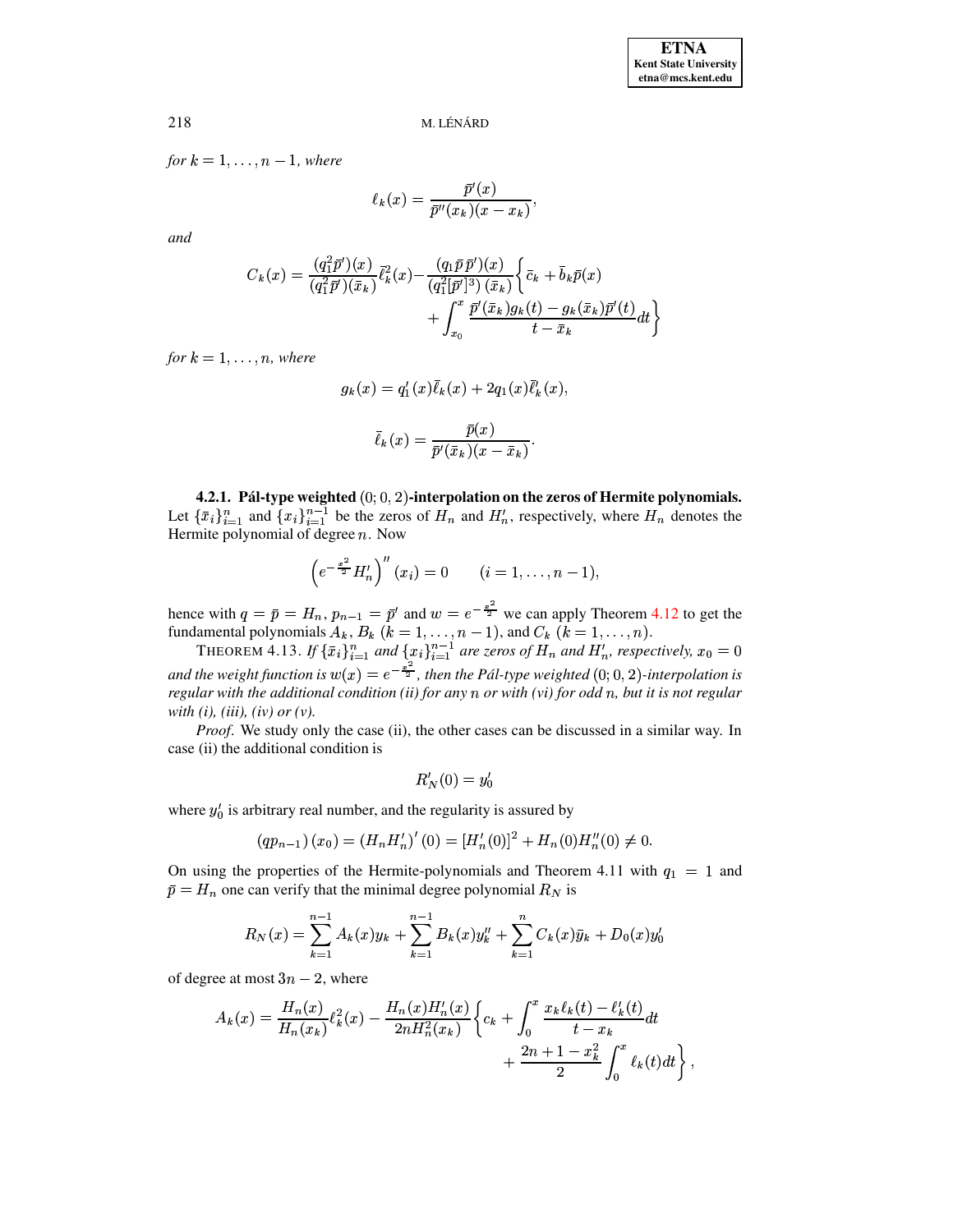**ETNA Kent State University**  $etna@mcs. kent.edu$ 

WEIGHTED (0, 2)-INTERPOLATION

$$
B_k(x) = -\frac{H_n(x)H'_n(x)}{4ne^{-x_k^2/2}H_n^2(x_k)} \int_0^x \ell_k(t)dt
$$

for  $k = 1, ..., n - 1$ ,

$$
C_k(x) = \frac{H'_n(x)}{H'_n(\bar{x}_k)} \bar{\ell}_k^2(x) - \frac{2H_n(x)H'_n(x)}{[H'_n(\bar{x}_k)]^3} \left\{ \bar{c}_k + \int_0^x \frac{H'_n(\bar{x}_k)\bar{\ell}_k'(t) - \bar{x}_k H'_n(t)}{t - \bar{x}_k} dt \right\}
$$

for  $k = 1, \ldots, n$ , and

$$
D_0(x) = \frac{H_n(x)H'_n(x)}{(H'_n H_n)'(0)},
$$

where

$$
\ell_k(x) = \frac{H'_n(x)}{H''_n(x_k)(x - x_k)} \qquad (k = 1, \dots, n-1),
$$
  

$$
\bar{\ell}_k(x) = \frac{H_n(x)}{H'_n(\bar{x}_k)(x - \bar{x}_k)} \qquad (k = 1, \dots, n)
$$

and

$$
c_k = \begin{cases} \frac{H'_n(0)}{2nx_k^2 H_n(x_k)} & \text{for odd } n, \\ 0 & \text{for even } n, \end{cases} \qquad \bar{c}_k = \begin{cases} 0 & \text{for odd } n, \\ \frac{H_n(0)}{2\bar{x}_k^2} & \text{for even } n. \end{cases} \qquad \Box
$$

REMARK 4.14. P. Mathur and S. Datta [12] stated the regularity of the weighted  $(0,0,2)$ -interpolation on the zeros of the Hermite polynomials with the condition (ii) at  $x_0 = 0$  only for odd n. For even n they presented a construction with the condition (i) but it is not of minimal degree.

4.2.2. Pál-type weighted  $(0,0,2)$ -interpolation on the zeros of Laguerre polynomi**als.** Let  $\{\bar{x}_i\}_{i=1}^n$  and  $\{x_i\}_{i=1}^{n-1}$  be the zeros of  $L_n^{(\alpha)}$  and  $L_n^{(\alpha)}'$ , respectively, where  $L_n^{(\alpha)}$  is the Laguerre polynomial of degree  $n$  with the normalization (4.1). Now

$$
\left(e^{-\frac{x}{2}}x^{\frac{\alpha}{2}+1}L_n^{(\alpha)'}\right)^{''}(x_i)=0 \qquad (i=1,\ldots,n-1),
$$

hence we can apply Theorem 4.12 in order to get the fundamental polynomials  $A_k$ ,  $B_k$  ( $k =$  $1, \ldots, n-1$ , and  $C_k$   $(k = 1, \ldots, n)$ .

Let us use the notations

$$
\ell_k(x) = \frac{L_n^{(\alpha)'}(x)}{L_n^{(\alpha)''}(x_k)(x - x_k)} \qquad (k = 1, ..., n - 1)
$$
  

$$
\bar{\ell}_k(x) = \frac{L_n^{(\alpha)'}(x)}{L_n^{(\alpha)'}(\bar{x}_k)(x - \bar{x}_k)} \qquad (k = 1, ..., n).
$$

THEOREM 4.15. If  $\{\bar{x}_i\}_{i=1}^n$  and  $\{x_i\}_{i=1}^{n-1}$  are zeros of  $L_n^{(\alpha)}$  and  $L_n^{(\alpha)'}$ , respectively,  $x_0 = 0$  and the weight function is  $w(x) = e^{-\frac{x}{2}}x^{\frac{\alpha}{2}+1}$ , then the Pál-type weighted  $(0, 0, 2)$ interpolation is regular with the additional condition (i), (ii) or (iv) for any  $\alpha > -1$ , but it is regular with (v) only for  $\alpha = 0$  and with (iii) or (vi) only for  $\alpha = 0$  and 2.

*Proof.* For the regularity we apply Theorem 3.1 with  $q = L_n^{(\alpha)}$ ,  $p_{n-1} = L_n^{(\alpha)'}$ ,  $x_0 = 0$ and  $w = e^{-\frac{x}{2}}x^{\frac{\alpha}{2}+1}$ . In regular cases we get the fundamental polynomials from Theorem 4.12 with  $q_1 = 1, w_2 = 1$ .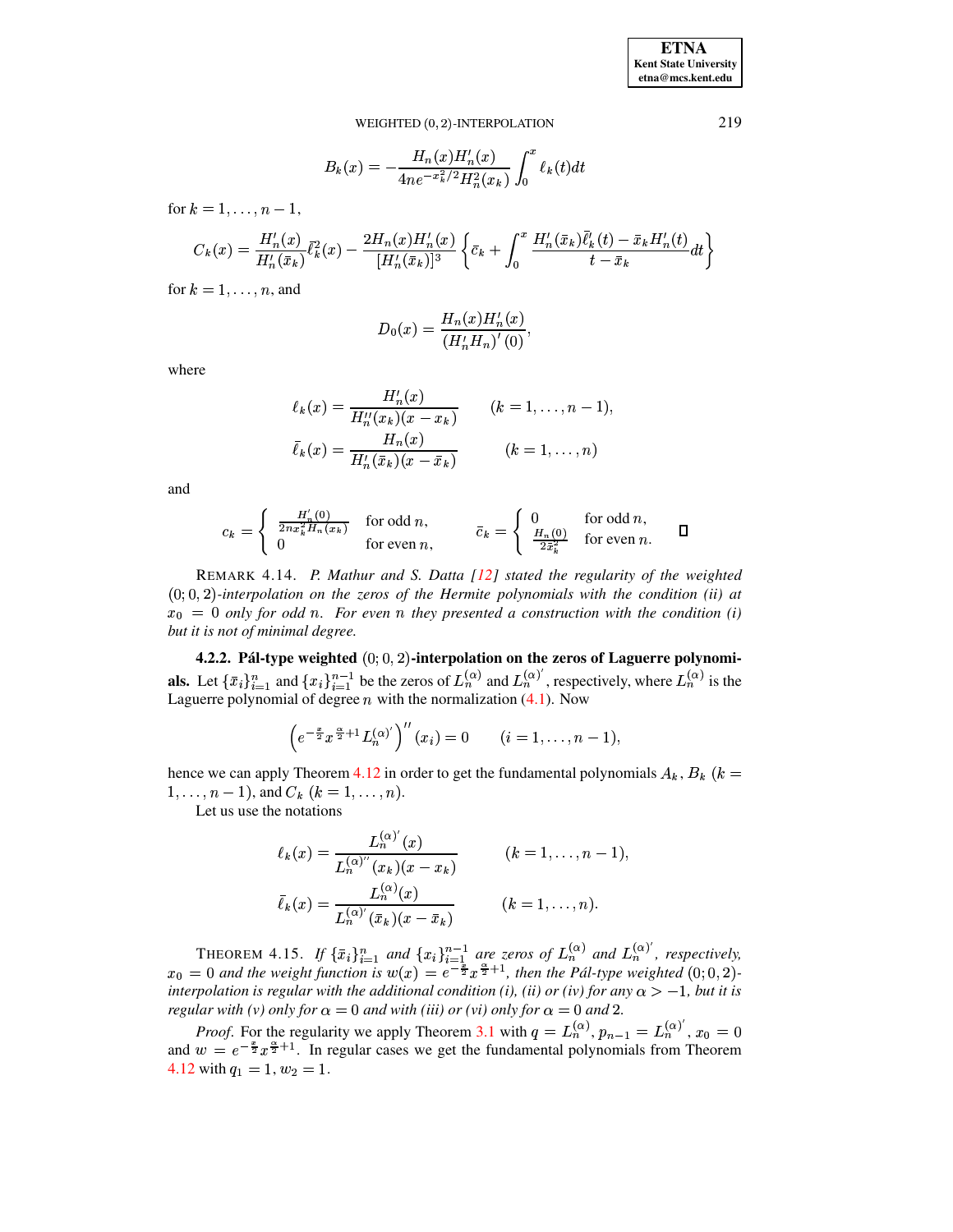For the sake of simplicity we discuss in details only the case (i), when the additional condition is

$$
R_N(0)=y_0,
$$

where  $y_0$  is arbitrary real number. The regularity of the problem is approved by

$$
(qp_{n-1})(0) = \left(L_n^{(\alpha)} L_n^{(\alpha)'}\right)(0) = -L_n^{(\alpha)}(0)L_{n-1}^{(\alpha+1)}(0) \neq 0.
$$

On using the properties of the Laguerre-polynomials and Theorem 4.11 with  $q_1 = 1$  and  $\bar{p} = L_n^{(\alpha)}$  one can verify that the minimal degree polynomial  $R_N$  is

$$
R_N(x) = \sum_{k=0}^{n-1} A_k(x)y_k + \sum_{k=1}^{n-1} B_k(x)y_k'' + \sum_{k=1}^{n} C_k(x)\bar{y}_k
$$

of degree at most  $3n - 2$ , where

$$
A_k(x) = \frac{L_n^{(\alpha)}(x)}{L_n^{(\alpha)}(x_k)} \ell_k^2(x) - \frac{L_n^{(\alpha)}(x)L_n^{(\alpha)'}(x)}{2n[L_n^{(\alpha)}(x_k)]^2} \left\{ \frac{2L_n^{(\alpha)}(0)}{nL_n^{(\alpha)}(x_k)} + \int_0^x \frac{(x_k - \alpha - 2)\ell_k(t) - 2x_k\ell'_k(t)}{t - x_k} dt - \frac{x_k^2 - 2(2n + 2 + \alpha)x_k + \alpha(\alpha + 2)}{4x_k} \int_0^x \ell_k(t)dt \right\}
$$

$$
B_k(x) = \frac{-L_n^{(\alpha)}(x)L_n^{(\alpha)'}(x)}{2ne^{-\frac{x_k}{2}}x_k^{\frac{\alpha}{2}}[L_n^{(\alpha)}(x_k)]^2} \int_0^x \ell_k(t)dt
$$

for  $k = 1, ..., n - 1$ ,

$$
A_0(x) = \frac{L_n^{(\alpha)}(x)L_n^{(\alpha)'}(x)}{L_n^{(\alpha)}(0)L_n^{(\alpha)'}(0)},
$$

and

$$
C_k(x) = \frac{L_n^{(\alpha)'}(x)}{L_n^{(\alpha)'}(\bar{x}_k)} \bar{\ell}_k^2(x) - \frac{L_n^{(\alpha)}(x)L_n^{(\alpha)'}(x)}{\bar{x}_k[L_n^{(\alpha)'}(\bar{x}_k)]^3} \left\{ \frac{L_n^{(\alpha)}(0)}{\bar{x}_k} + \int_0^x \frac{2\bar{x}_k L_n^{(\alpha)'}(\bar{x}_k)\bar{\ell}_k'(t) - (\bar{x}_k - \alpha - 1)L_n^{(\alpha)'}(t)}{t - \bar{x}_k} dt \right\}
$$

for  $k = 1, \ldots, n$ .  $\Box$ 

In a similar way we obtain the following result.

THEOREM 4.16. If  $\{\bar{x}_i\}_{i=0}^n$  and  $\{x_i\}_{i=1}^{n-1}$  are zeros of  $xL_n^{(\alpha)}$  and  $L_n^{(\alpha)'}$ , respectively,  $\bar{x}_0 = x_0 = 0$  and the weight function is  $w(x) = e^{-\frac{x}{2}}x^{\frac{\alpha}{2}}$ , then the Pál-type weighted  $(0,0,2)$ interpolation is regular with the additional condition (ii) for any  $\alpha > -1$ , but it is regular with (vi) only for  $\alpha = 0$  and with (iii) only for  $\alpha = 0$  and 2.

*Proof.* On using Theorem 4.12 with  $q_1 = x$  and  $q_2 = \bar{p} = L_n^{(\alpha)}$  one can easily verify that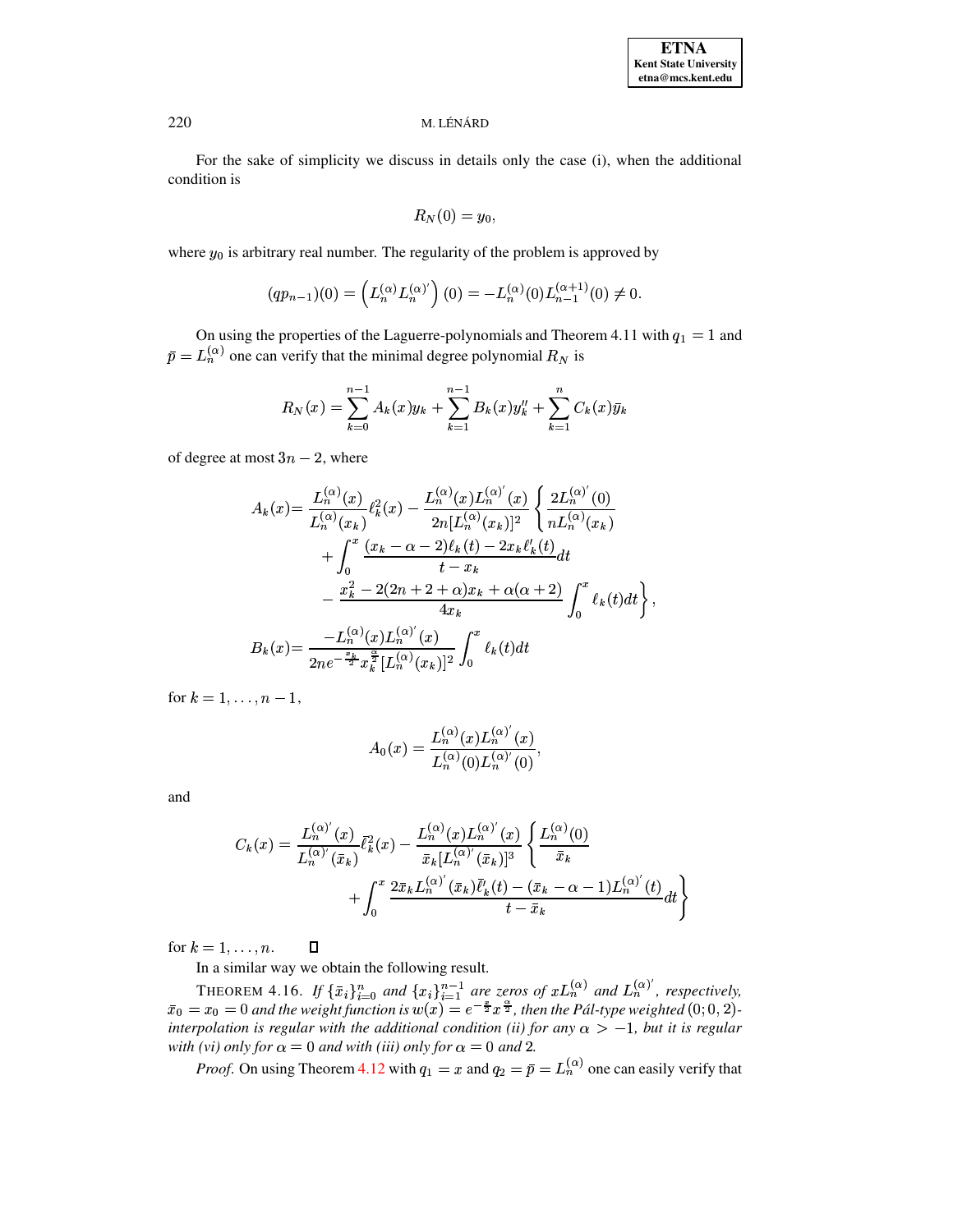#### WEIGHTED (0, 2)-INTERPOLATION

$$
A_k(x) = \frac{x L_n^{(\alpha)}(x)}{x_k L_n^{(\alpha)}(x_k)} \ell_k^2(x)
$$
  
\n
$$
- \frac{x L_n^{(\alpha)}(x) L_n^{(\alpha)'}(x)}{2nx_k [L_n^{(\alpha)}(x_k)]^2} \left\{ c_k + \int_0^x \frac{(x_k - \alpha - 2)\ell_k(t) - 2x_k \ell'_k(t)}{t - x_k} dt - \frac{x_k^2 - 2(2n + 2 + \alpha)x_k + \alpha(\alpha + 2)}{4x_k} \int_0^x \ell_k(t) dt \right\},
$$
  
\n
$$
B_k(x) = \frac{-x L_n^{(\alpha)}(x) L_n^{(\alpha)'}(x)}{2ne^{-\frac{x_k}{2}} x_k^{\frac{\alpha}{2}} [L_n^{(\alpha)}(x_k)]^2} \left\{ \tilde{c}_k + \int_0^x \ell_k(t) dt \right\}
$$

for  $k = 1, \ldots, n-1$ , and

$$
C_k(x) = \frac{x^2 L_n^{(\alpha)'}(x)}{\bar{x}_k^2 L_n^{(\alpha)'}(\bar{x}_k)} \bar{\ell}_k^2(x) - \frac{x L_n^{(\alpha)}(x) L_n^{(\alpha)'}(x)}{\bar{x}_k^2 [L_n^{(\alpha)'}(\bar{x}_k)]^3}
$$

$$
\times \left\{ \bar{c}_k + \int_0^x \frac{[\bar{\ell}_k(t) + 2t \bar{\ell}'_k(t)] L_n^{(\alpha)'}(\bar{x}_k) - (\bar{x}_k - \alpha) L_n^{(\alpha)'}(t)}{t - \bar{x}_k} dt \right\}
$$

for  $k = 1, \ldots, n$ , where the parameters are to be determined by the additional conditions.  $\Box$ 

4.2.3. Pál-type weighted  $(0,0,2)$ -interpolation on the zeros of Jacobi polynomials. Let  $\{\bar{x}_i\}_{i=1}^n$  and  $\{x_i\}_{i=1}^{n-1}$  be the zeros of  $P_n^{(\alpha,\beta)}$  and  $P_n^{(\alpha,\beta)}$ , respectively, where  $P_n^{(\alpha,\beta)}$ denotes the Jacobi polynomial of degree *n* with the normalization  $(4.2)$ . Now

$$
\left((1-x)^{\frac{\alpha}{2}+1}(1+x)^{\frac{\beta}{2}+1}P_n^{(\alpha,\beta)'}\right)^{n}(x_i)=0 \qquad (i=1,\ldots,n-1),
$$

hence we can obtain similar results to those in Section 4.1.3. Here we give details of the case  $\alpha = \beta = 0$  only.

THEOREM 4.17. Let  $\{\bar{x}_i\}_{i=1}^n$  and  $\{x_i\}_{i=1}^{n-1}$  be the zeros of  $P_n$  and  $P'_n$ , respectively, where  $P_n$  denotes the Legendre polynomial of degree n, and  $\bar{x}_0 = -1$ ,  $\bar{x}_{n+1} = 1$ . If  $x_0 = -1$ ,  $x_n = 1$ , and the weight function is  $w(x) = 1$ , then on the nodes  $\{\bar{x}_i\}_{i=0}^{n+1}$  and  $\{x_i\}_{i=1}^{n-1}$  the Pál-type weighted  $(0, 0, 2)$ -interpolation is regular with the additional condition (ii), (iii) or (vi) for any n, but it is regular with (viii) or  $(ix)$  only for odd n.

*Proof.* Let  $n := n - 1$ ,  $p_{n-1} = P'_n$ ,  $q_1 = 1 - x^2$ ,  $q_2 = \overline{p} = P_n$ ,  $q = q_1 q_2$ ,  $w_1 = w_2 = 1$ . As (2.5) is fulfilled, on using Theorem 3.1 with  $x_0 = -1$  and  $x_n = 1$  we can verify the regularity of the  $(0,2,0)$ -interpolation problem with the additional conditions.

For the fundamental polynomials applying  $(2.7)-(2.11)$  with

$$
\ell_k(x) = \frac{P'_n(x)}{P''_n(x_k)(x - x_k)}, \quad \ell'_k(x_k) = \frac{2x_k}{1 - x_k^2} \quad (k = 1, \dots, n - 1)
$$

$$
\bar{\ell}_k(x) = \frac{P_n(x)}{P'_n(\bar{x}_k)(x - \bar{x}_k)}, \quad \bar{\ell}'_k(\bar{x}_k) = \frac{\bar{x}_k}{1 - \bar{x}_k^2} \qquad (k = 1, \dots, n)
$$

we obtain

$$
A_k(x) = \frac{(1-x^2)P_n(x)}{(1-x_k^2)P_n(x_k)} \ell_k^2(x) - \frac{(1-x^2)P_n(x)P_n'(x)}{n(n+1)(1-x_k^2)P_n^2(x_k)} \left\{ c_k + b_k P_n(x) + \frac{n^2+n+2}{2} \int_{-1}^x \ell_k(t)dt + \int_{-1}^x \frac{2x_k \ell_k(t) - (1-x_k^2)\ell'_k(t)}{t-x_k} dt \right\},
$$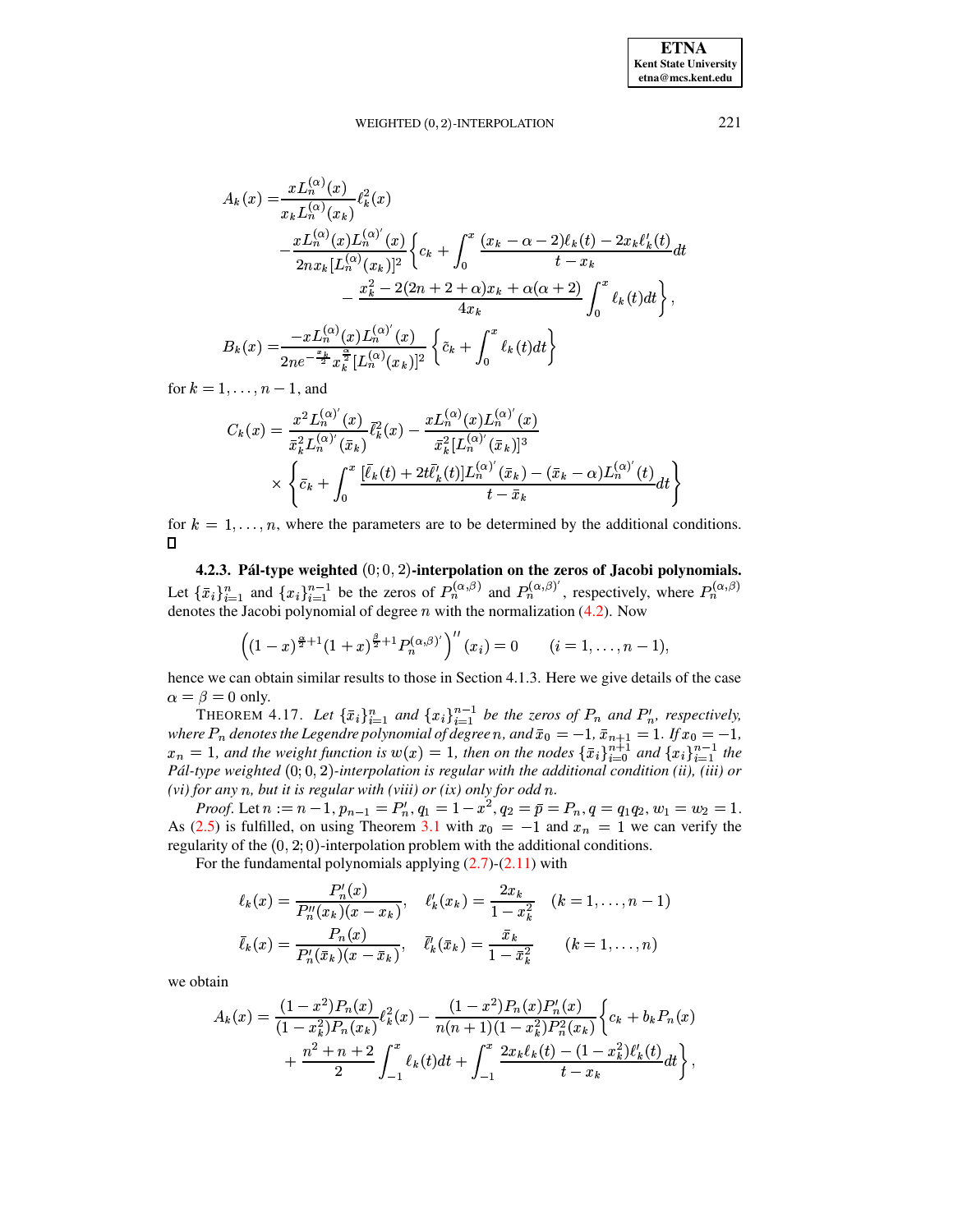$\Box$ 

#### M. LÉNÁRD

$$
B_k(x) = \frac{(x^2 - 1)P_n(x)P'_n(x)}{2n(n+1)P_n^2(x_k)} \left\{ \tilde{c}_k + \tilde{b}_k P_n(x) + \int_{-1}^x \ell_k(t)dt \right\},\,
$$

for  $k = 1, ..., n - 1$ ,

$$
C_k(x) = \frac{(1-x^2)^2 P'_n(x)}{(1-\bar{x}_k^2)^2 P'_n(\bar{x}_k)} \bar{\ell}_k^2(x) + \frac{2(1-x^2) P_n(x) P'_n(x)}{(1-\bar{x}_k^2)^2 [P'_n(\bar{x}_k)]^2} \left\{ \bar{c}_k + \bar{b}_k P_n(x) + \int_{-1}^x \frac{t \bar{\ell}_k(t) - (1-t^2) \bar{\ell}'_k(t)}{t - \bar{x}_k} dt \right\}
$$

for  $k = 1, \ldots, n$ . The parameters are to be determined from the additional conditions. Using the facts

$$
\frac{d}{dx}\left[ (1-x^2)P'_{n-1}(x) \right] = -n(n-1)P_{n-1}(x),
$$

and

<span id="page-16-15"></span>(4.4) 
$$
P_n^{(-1)}(x) = (1 - x^2)P_{n-1}'(x) = -n(n-1)\int_{-1}^x P_{n-1}(t)dt
$$

we can state

COROLLARY 4.18. On the zeros of the integrated Legendre polynomial (4.4) the weighted Pál-type  $(0, 2, 0)$ -interpolation is regular with respect to the weight function  $w(x) = 1$  if and only if  $n$  is even.

#### **REFERENCES**

- <span id="page-16-6"></span>[1] P. BAJPAI, Weighted (0, 2) interpolation on the extended Tchebycheff nodes of second kind, Acta Math. Hung., 63 (1994), pp. 167-181.
- <span id="page-16-0"></span>[2] J. BALÁZS, Weighted  $(0, 2)$ -interpolation on the zeros of the ultraspherical polynomials, (in Hungarian: Súlyozott (0, 2)-interpoláció ultraszférikus polinom gyökein), MTA III.oszt. Közl., 11 (1961), pp. 305– 338.
- <span id="page-16-9"></span>[3] J. BALÁZS, Modified weighted (0, 2)-interpolation, in Approximation Theory, in Memory of A. K. Varma, Govil N. K. et al. eds., New York, Marcel Dekker. Pure Appl. Math., 212, (1998), pp. 61-73.
- <span id="page-16-8"></span><span id="page-16-7"></span>[4] S. DATTA AND P. MATHUR, On weighted  $(0, 2)$ -interpolation on infinite interval  $(-\infty, +\infty)$ , Annales Univ. Sci. Budapest. Eötvös Sect. Math., 42 (1999), pp. 45-57.
- [5] S. A. N. ENEDUANYA, The weighted (0, 2) interpolation I, Demostratio Math., 18 (1985), pp. 9-21.
- <span id="page-16-1"></span>[6] I. Joó, On weighted (0, 2) interpolation, Annales Univ. Sci. Budapest. Eötvös Sect. Math., 38 (1995), pp. 185-222.
- <span id="page-16-2"></span>[7] I. JOÓ AND L. SZILI, On weighted (0, 2)-interpolation on the roots of Jacobi polynomials, Acta Math. Hung., 66 (1995), pp. 25-50.
- <span id="page-16-10"></span>[8] M. LÉNÁRD, Weighted (0, 2)-interpolation with interpolatory boundary conditions, Annales Univ. Sci. Budapest. Eötvös Sect. Comput., 24 (2004), pp. 253-273.
- <span id="page-16-11"></span>[9] M. LÉNÁRD, Weighted (0, 2)-interpolation with additional interpolatory condition, Proceedings of the International Conference on Mathematics and its Applications (ICMA 2004), S. L. Kalla and M. M. Chawla, eds., Kuwait Univ. Dep. Math. Comp. Sci., Kuwait, 2005, pp. 329-342.
- <span id="page-16-12"></span>[10] M. LÉNÁRD, On weighted  $(0, 2)$ -interpolation, Proceedings of the 5th International Conference on Functional Analysis and Approximation Theory, Acquafredda di Maratea, 2004, Italy, Rend. Circ. Mat. Palermo (2) Suppl., 76 (2005), pp. 429-444.
- <span id="page-16-13"></span>[11] P. MATHUR AND S. DATTA, On Pál-type weighted lacunary  $(0, 2, 0)$ -interpolation on infinite interval  $(-\infty, +\infty)$ , Approx. Theory Appl. (N.S.), 17 (2001), pp. 1–10.
- <span id="page-16-14"></span>[12] P. MATHUR AND S. DATTA, *Modified weighted* (0; 0, 2)-interpolation on infinite interval  $(-\infty, +\infty)$ , Annales Univ. Sci. Budapest. Eötvös Sect. Math., 44 (2001), pp. 39-52.
- <span id="page-16-4"></span><span id="page-16-3"></span>[13] J. PRASAD, Some interpolatory polynomials on Hermite abscissas, Math. Japonica, 12 (1967), pp. 73-80.
- <span id="page-16-5"></span>[14] J. PRASAD, Balázs-type interpolation on Laguerre abscissas, Math. Japonica, 13 (1968), pp. 47–53.
- [15] J. PRASAD, On the weighted  $(0, 2)$ -interpolation, SIAM J. Numer. Anal., 7 (1970), pp. 428-446.